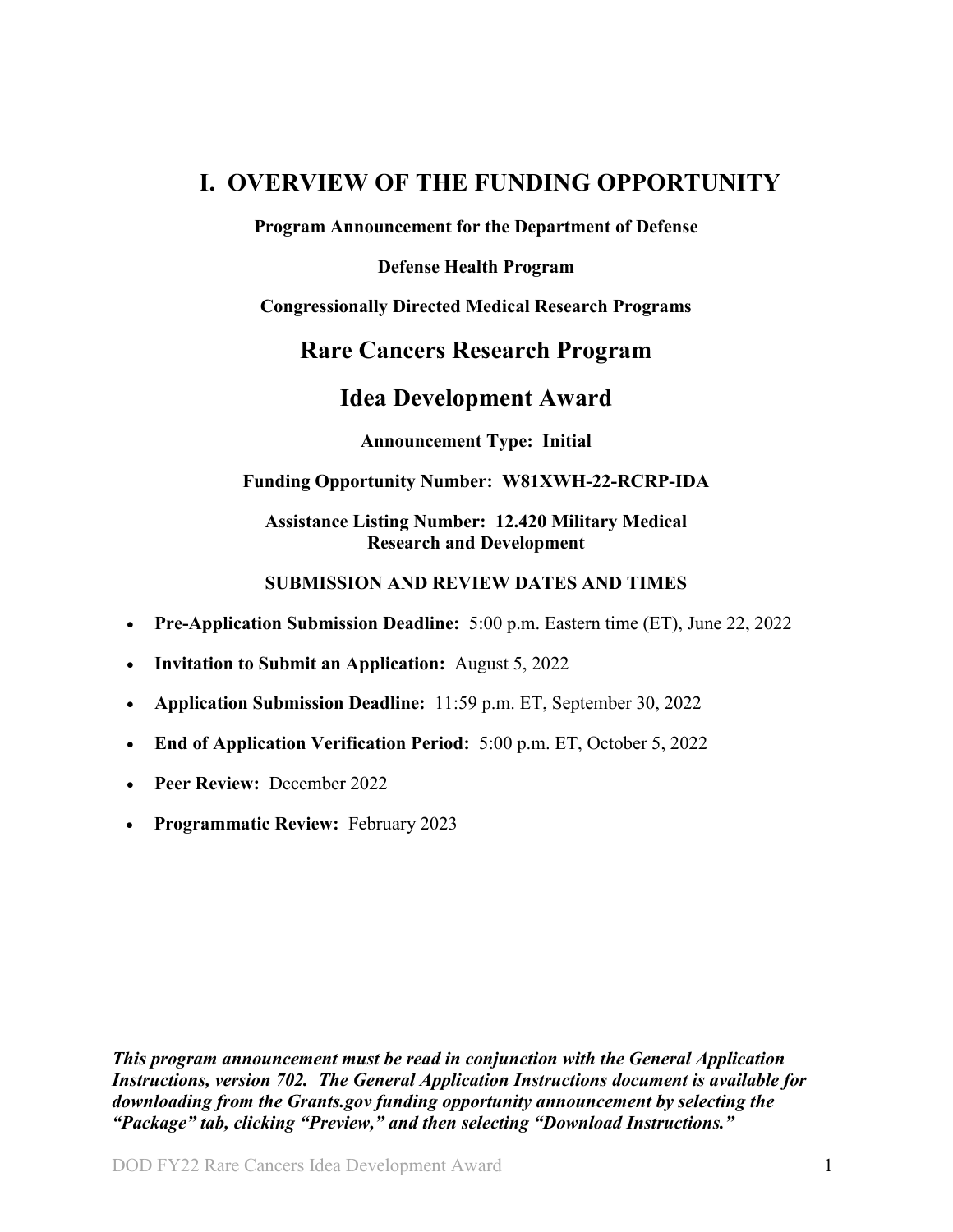# **TABLE OF CONTENTS**

| I.  |                                                                                  |  |
|-----|----------------------------------------------------------------------------------|--|
| II. | <b>DETAILED INFORMATION ABOUT THE FUNDING OPPORTUNITY  3</b>                     |  |
|     |                                                                                  |  |
|     |                                                                                  |  |
|     |                                                                                  |  |
|     |                                                                                  |  |
|     |                                                                                  |  |
|     |                                                                                  |  |
|     |                                                                                  |  |
|     |                                                                                  |  |
|     |                                                                                  |  |
|     |                                                                                  |  |
|     |                                                                                  |  |
|     | II.D.3. Unique Entity Identifier (UEI) and System for Award Management (SAM)  22 |  |
|     |                                                                                  |  |
|     |                                                                                  |  |
|     |                                                                                  |  |
|     |                                                                                  |  |
|     |                                                                                  |  |
|     |                                                                                  |  |
|     |                                                                                  |  |
|     |                                                                                  |  |
|     |                                                                                  |  |
|     |                                                                                  |  |
|     |                                                                                  |  |
|     |                                                                                  |  |
|     |                                                                                  |  |
|     |                                                                                  |  |
|     |                                                                                  |  |
|     |                                                                                  |  |
|     | II.H.1. Program Announcement and General Application Instructions Versions 31    |  |
|     |                                                                                  |  |
|     |                                                                                  |  |
|     |                                                                                  |  |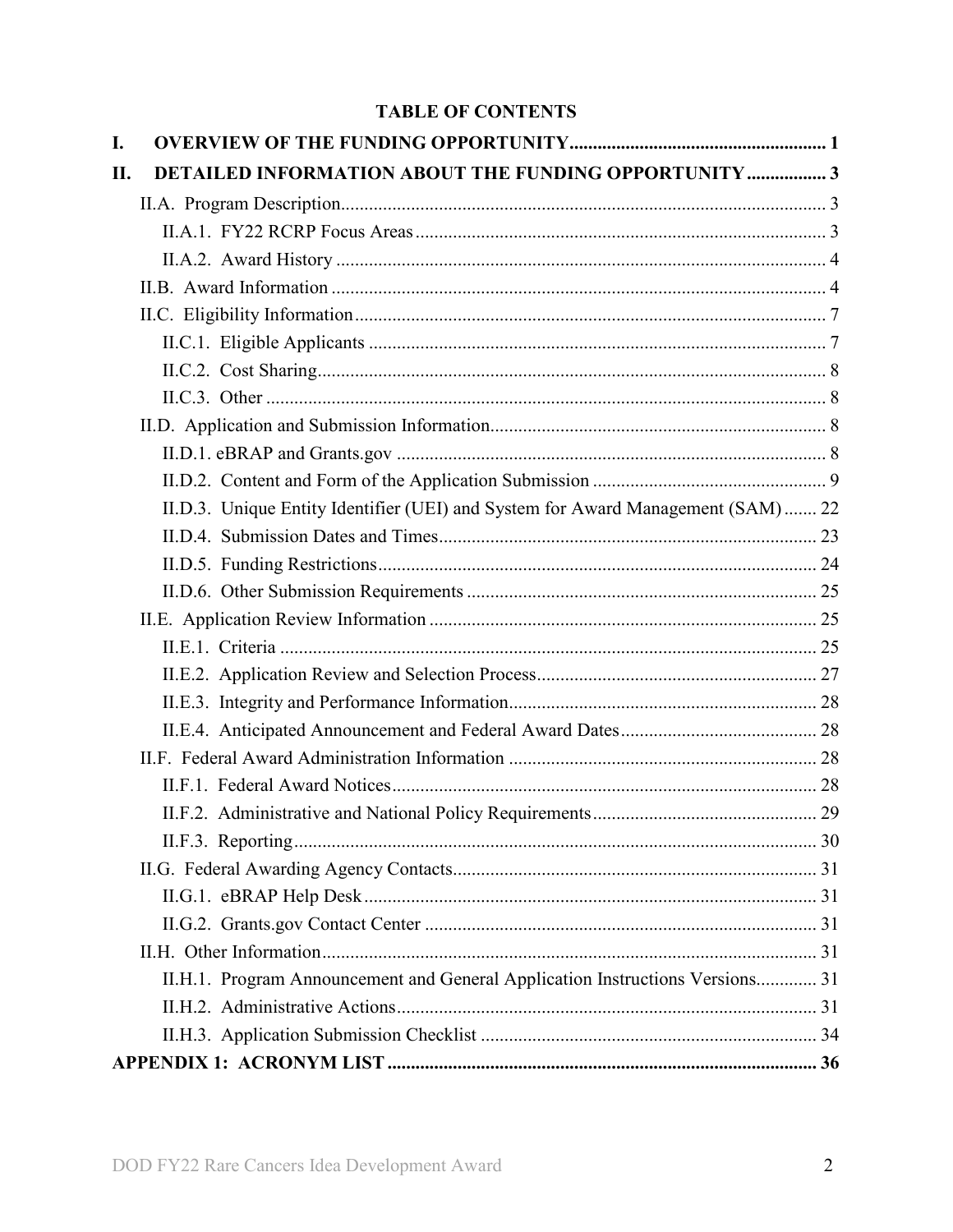# <span id="page-2-0"></span>**II. DETAILED INFORMATION ABOUT THE FUNDING OPPORTUNITY**

# <span id="page-2-1"></span>**II.A. Program Description**

Applications to the Fiscal Year 2022 (FY22) Rare Cancers Research Program (RCRP) are being solicited by the U.S. Army Medical Research Acquisition Activity (USAMRAA) using delegated authority provided by United States Code, Title 10, Section 4001 (10 USC 4001). The execution management agent for this program announcement is the Congressionally Directed Medical Research Programs (CDMRP) at the U.S. Army Medical Research and Development Command (USAMRDC). The RCRP was initiated in 2020 to provide support for research of exceptional scientific merit in the area of rare cancers research. Appropriations for the RCRP from FY20 to FY21 totaled \$25 million (M). The FY22 appropriation is \$17.5M.

In FY20, the Defense Appropriations Act provided \$7.5M to the Department of Defense (DOD) to support rare cancers research, thus establishing the RCRP. The rare cancers research Topic Area was first introduced as a congressionally directed research topic under the Peer Reviewed Cancer Research Program (PRCRP) in FY19, although the PRCRP has historically funded research on rare cancers since FY09. In addition to the PRCRP, the CDMRP also manages seven cancer-specific programs as directed by Congress for research in breast cancer, kidney cancer, lung cancer, melanoma, ovarian cancer, pancreatic cancer, and prostate cancer. Various subtypes of these cancers, based on their site-specific origin classifications, are rare in nature. Applicants are not permitted to submit the same application to the RCRP and other CDMRP programs in the same fiscal year.

<span id="page-2-3"></span>*FY22 [RCRP definition of rare cancers: The RCRP defines rare cancer as cancers affecting](https://cdmrp.army.mil/rcrp/default)  [less than 6 persons per 100,000 per year in the U.S.](https://cdmrp.army.mil/rcrp/default)* Applicants will be required to provide a justification statement explaining the relevance of the investigated cancer types/subtypes that fall under the RCRP's definition of rare cancer.

The RCRP's vision is to greatly improve outcomes for people with rare cancers through discovery, community building, and expansion of knowledge across the cancer landscape. The RCRP's mission is to elevate rare cancers research to enable clinically impactful discoveries for the benefit of active-duty Service Members, Veterans, military beneficiaries, and/or the American public.

#### *The proposed research must be relevant to active-duty Service Members, Veterans, military beneficiaries, and/or the American public.*

### <span id="page-2-2"></span>**II.A.1. FY22 RCRP Focus Areas**

To be considered for funding, applications for the FY22 RCRP Idea Development Award must address a critical component of at least one of the three Focus Areas listed below:

• **Biology and Etiology:** Identify disease-defining molecular pathways, cell context, and microenvironment.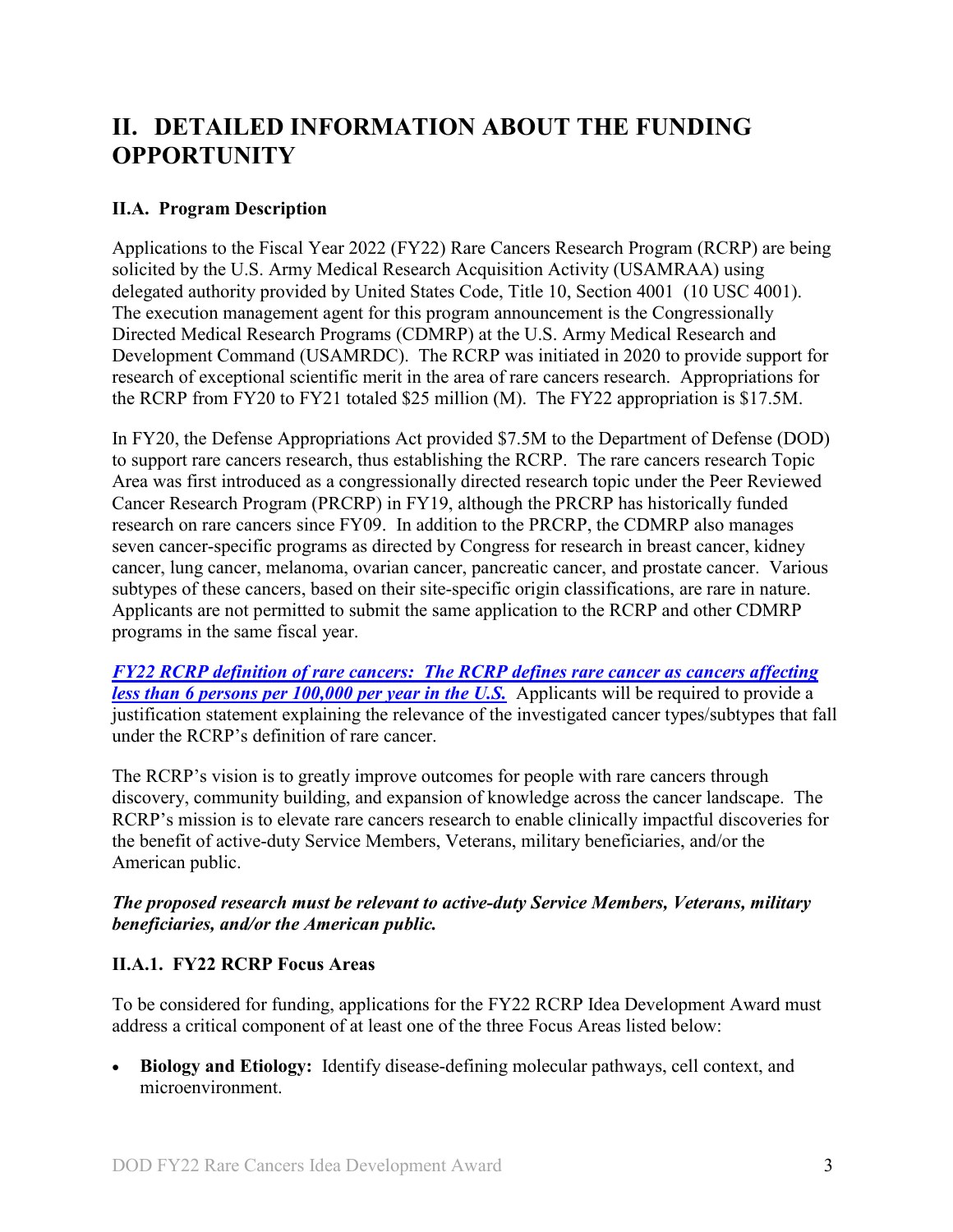- **Research Model:** Develop and validate rare tumor-specific models that can support clinical trial readiness.
- **Therapy:** Identify novel therapeutic strategies, including drug repurposing.

# <span id="page-3-0"></span>**II.A.2. Award History**

The RCRP Idea Development Award mechanism was first offered in FY20. Since FY20, 289 Idea Development Award applications have been received, and 25 applications have been recommended for funding.

# <span id="page-3-1"></span>**II.B. Award Information**

The FY22 RCRP Idea Development Award promotes new ideas that are still in the early stages of development and have the potential to yield impactful data and new avenues of investigation. This award supports conceptually innovative, high-risk/high-reward research that could lead to critical discoveries or major advancements that will accelerate progress toward eradicating deaths and suffering from rare cancers. Applications should include a well-formulated, testable hypothesis based on strong scientific rationale.

*Preliminary data with disease-specific rationale (may include correlatives studies to ongoing clinical research) to support the feasibility of the research hypotheses and research approaches are required; however, these data do not necessarily need to be derived from studies of the proposed rare cancer type(s)/subtype(s) under study.*

Key elements of the Idea Development Award are as follows:

- **Innovation:** Research deemed innovative may introduce a new paradigm, challenge current paradigms, look at existing problems from new perspectives, or exhibit other uniquely creative qualities in the following ways: in concept or question, research methods or technologies, adaptations of existing methods or technologies, or other ways. Research that is likely to yield only an incremental advance is not considered innovative.
- **Impact:** Research that has high potential impact may lead to major advancements and greatly improve outcomes for people with rare cancers.

#### *The application should clearly and explicitly articulate the project's innovation and its potential impact on rare cancers. Applications that demonstrate exceptional scientific merit but lack innovation and high potential impact do not meet the intent of the Idea Development Award.*

The types of awards made under the program announcement will be assistance agreements. An assistance agreement is appropriate when the federal government transfers a "thing of value" to a "state, local government," or "other recipient" to carry out a public purpose of support or stimulation authorized by a law of the United States instead of acquiring property or service for the direct benefit and use of the U.S. government. An assistance agreement can take the form of a grant or cooperative agreement. The level of involvement on the part of the DOD during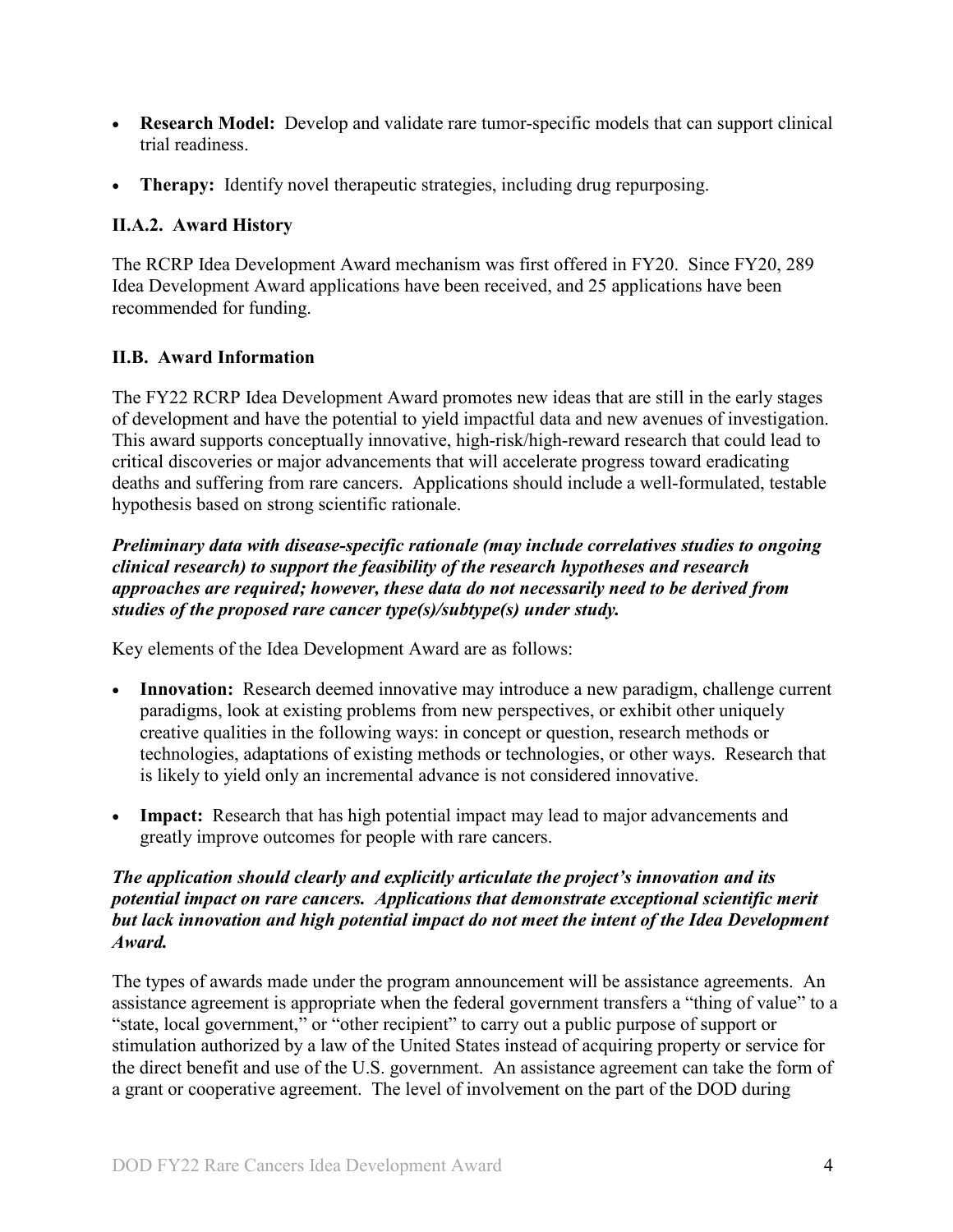project performance is the key factor in determining whether to award a grant or cooperative agreement. If "no substantial involvement" on the part of the funding agency is anticipated, a grant award will be made (31 USC 6304). Conversely, if substantial involvement on the part of the funding agency is anticipated, a cooperative agreement will be made (31 USC 6305), and the award will identify the specific substantial involvement. Substantial involvement may include, but is not limited to, collaboration, participation, or intervention in the research to be performed under the award. The award type, along with the start date, will be determined during the negotiation process.

A congressionally mandated Metastatic Cancer Task Force was formed for the purpose of identifying ways to help accelerate clinical and translational research aimed at extending the lives of advanced state and recurrent patients. As a member of the Metastatic Cancer Task Force, the CDMRP encourages applicants to review the recommendations [\(https://www.health.mil/Reference-Center/Congressional-Testimonies/2018/05/03/Metatatic-](https://www.health.mil/Reference-Center/Congressional-Testimonies)[Cancer-Research\)](https://www.health.mil/Reference-Center/Congressional-Testimonies) and submit research ideas to address these recommendations, provided they are within the limitations of this funding opportunity and fit within the FY22 [RCRP Focus Areas.](#page-2-2)

Collaborations between researchers at military or Veteran institutions and non-military institutions are strongly encouraged. These relationships can leverage knowledge, infrastructure, and access to unique clinical populations that the partners bring to the research effort, ultimately advancing cancer research that is of significance to the Warfighter, military families, and the American public.

The anticipated direct costs budgeted for the entire period of performance for an FY22 RCRP Idea Development Award will not exceed **\$350,000**. Refer to Section [II.D.5, Funding](#page-23-0)  [Restrictions,](#page-23-0) for detailed funding information.

Awards will be made no later than September 30, 2023. For additional information refer to [Section II.F.1, Federal Award Notices.](#page-27-3)

*The CDMRP expects to allot approximately \$8.4M to fund approximately 15 Idea Development Award applications. Funding of applications received is contingent upon the availability of federal funds for this program as well as the number of applications received, the quality and merit of the applications as evaluated by scientific and programmatic review, and the requirements of the government. Funds to be obligated on any award resulting from this funding opportunity will be available for use for a limited time period based on the fiscal year of the funds. It is anticipated that awards made from this FY22 funding opportunity will be funded with FY22 funds, which will expire for use on September 30, 2028.*

#### **Research Involving Human Anatomical Substances, Human Subjects, or Human**

**Cadavers:** All DOD-funded research involving new and ongoing research with human anatomical substances, human subjects, or human cadavers must be reviewed and approved by the USAMRDC Office of Research Protections (ORP), Human Research Protection Office (HRPO), prior to research implementation. This administrative review requirement is in addition to the local Institutional Review Board (IRB) or Ethics Committee (EC) review. Local IRB/EC approval at the time of submission is *not* required. Allow up to 3 months to complete the HRPO regulatory review and approval process following submission of *all required and complete*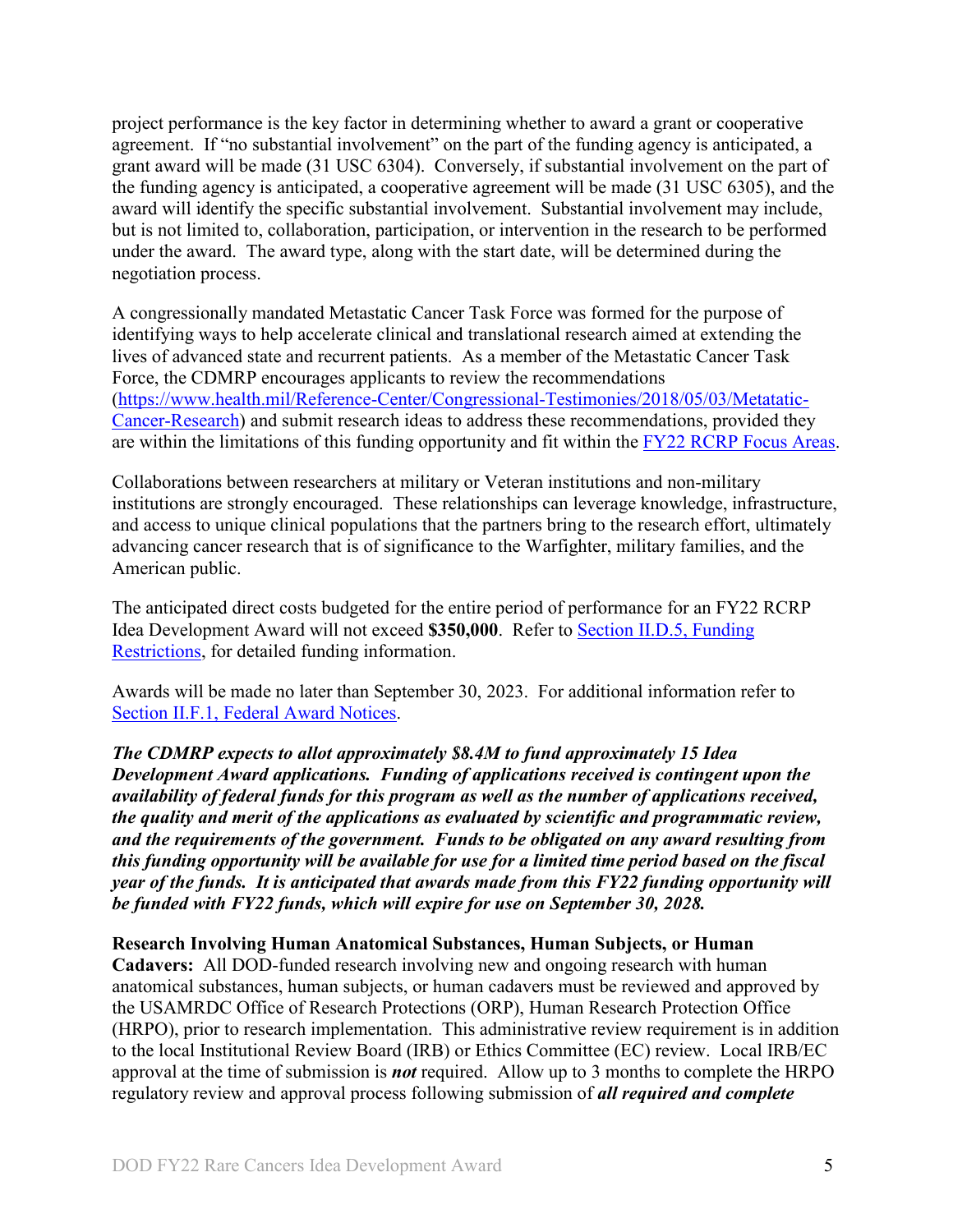documents to the HRPO. Refer to the General Application Instructions, Appendix 1, and the Human Research Protections Office Resources and Overview document available on the electronic Biomedical Research Application Portal (eBRAP) "Funding Opportunities & Forms" web page [\(https://ebrap.org/eBRAP/public/Program.htm\)](https://ebrap.org/eBRAP/public/Program.htm) for additional information.

If the proposed research involves more than one institution, a written plan for single IRB review arrangements must be provided at the time of application submission or award negotiation. The lead institution responsible for developing the master protocol and master consent form should be identified and should be the single point of contact for regulatory submissions and requirements.

*Clinical trials are not allowed.* A clinical trial is defined as a research study in which one or more human subjects are prospectively assigned to one or more interventions (which may include placebo or other control) to evaluate the effects of the interventions on biomedical or behavioral health-related outcomes.

*Clinical research is defined* as: (1) Patient-oriented research. Research conducted with human subjects (or on material of human origin such as tissues, specimens, and cognitive phenomena) for which an investigator (or colleague) directly interacts with human subjects. Excluded from this definition are in vitro studies that utilize human tissues that cannot be linked to a living individual. Patient-oriented research includes: (a) mechanisms of human disease, (b) therapeutic interventions, (c) clinical trials, and (d) development of new technologies. (2) Epidemiologic and behavioral studies. (3) Outcomes research and health services research. *Note:* Studies that meet the requirements for IRB Exemption 4 are not considered CDMRP-defined clinical research. IRB Exemption 4 refers to research involving the collection or study of existing deidentified specimens or data, if these sources are publicly available.

**Use of DOD or Department of Veterans Affairs (VA) Resources:** If the proposed research involves access to active-duty military patient populations and/or DOD or VA resources or databases, the application must describe the access at the time of submission and include a plan for maintaining access as needed throughout the proposed research. Refer to Section [II.D.2.b.ii,](#page-14-0)  [Full Application Submission Components,](#page-14-0) for detailed information. Refer to the General Application Instructions, Appendix 1, for additional information.

**Research Involving Animals:** All research funded by the FY22 RCRP Idea Development Award mechanism involving new and ongoing research with animals must be reviewed and approved by the USAMRDC ORP Animal Care and Use Review Office (ACURO), in addition to the local Institutional Animal Care and Use Committee (IACUC) of record. IACUC approval at the time of submission is *not* required. *Allow at least 3 to 4 months for ACURO regulatory review and approval processes for animal studies.* Refer to the General Application Instructions, Appendix 1, for additional information.

**Guidelines for Animal Research:** All projects should adhere to a core set of standards for rigorous study design and reporting to maximize the reproducibility and translational potential of preclinical research. The standards are described in Landis, SC, et al. A call for transparent reporting to optimize the predictive value of preclinical research, *Nature* 2012, 490:187-191 [\(www.nature.com/nature/journal/v490/n7419/full/nature11556.html\)](http://www.nature.com/nature/journal/v490/n7419/full/nature11556.html). While these standards are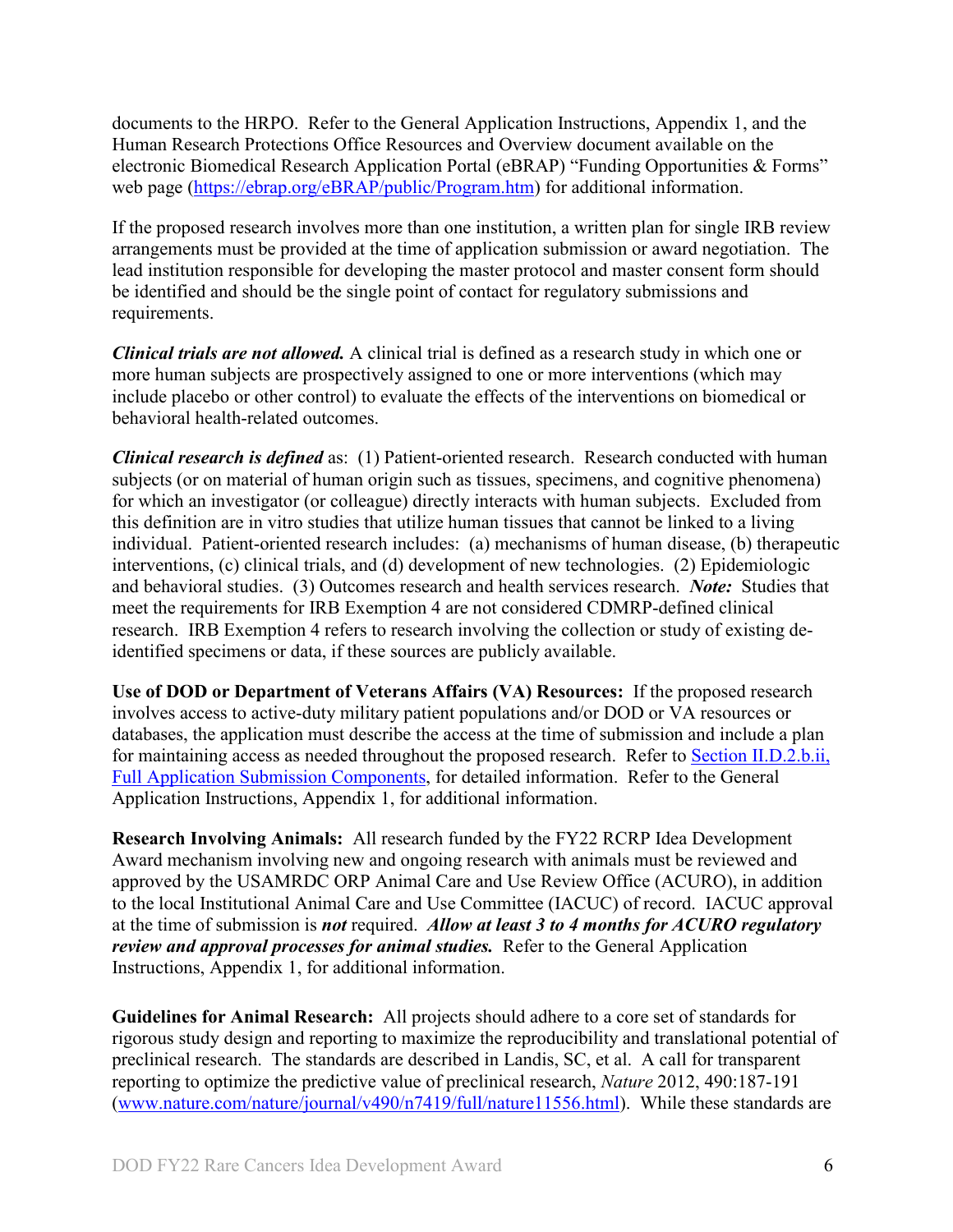written for preclinical studies, the basic principles of randomization, blinding, sample-size estimation, and data handling derive from well-established best practices in clinical studies. Applicants should consult the Animal Research: Reporting In Vivo Experiments (ARRIVE) guidelines 2.0 to ensure relevant aspects of rigorous animal research are adequately planned for and, ultimately, reported. The ARRIVE guidelines 2.0 can be found at [https://arriveguidelines.org/arrive-guidelines.](https://arriveguidelines.org/arrive-guidelines)

# <span id="page-6-0"></span>**II.C. Eligibility Information**

# <span id="page-6-1"></span>**II.C.1. Eligible Applicants**

#### **II.C.1.a. Organization: All organizations, including foreign organizations, foreign public entities, and international organizations, are eligible to apply.**

**Government Agencies Within the United States:** Local, state, and federal government agencies are eligible to the extent that applications do not overlap with their fully funded internal programs. Such agencies are required to explain how their applications do not overlap with their internal programs.

As applications for this program announcement may be submitted by extramural and intramural organizations, these terms are defined below.

**Extramural Organization:** An eligible non-DOD organization. Examples of extramural organizations include academic institutions, biotechnology companies, foundations, federal government organizations other than the DOD, and research institutes.

**Intramural DOD Organization:** A DOD laboratory, DOD military treatment facility, and/or DOD activity embedded within a civilian medical center. *Intramural Submission:* **An**  *application submitted by a DOD organization for an intramural investigator working within a DOD laboratory or military treatment facility or in a DOD activity embedded within a civilian medical center.*

**The USAMRAA makes awards to eligible organizations, not to individuals.**

### **II.C.1.b. Principal Investigator**

Independent investigators at or above the level of Assistant Professor (or equivalent) are eligible to be named as a Principal Investigator (PI) on an RCRP Idea Development Award.

An eligible PI, regardless of ethnicity, nationality, or citizenship status, must be employed by, or affiliated with, an eligible organization.

The CDMRP strongly encourages all PIs to participate in a digital identifier initiative through Open Researcher and Contributor ID, Inc. (ORCID). Registration for a unique ORCID identifier can be done online at [https://orcid.org/.](https://orcid.org/)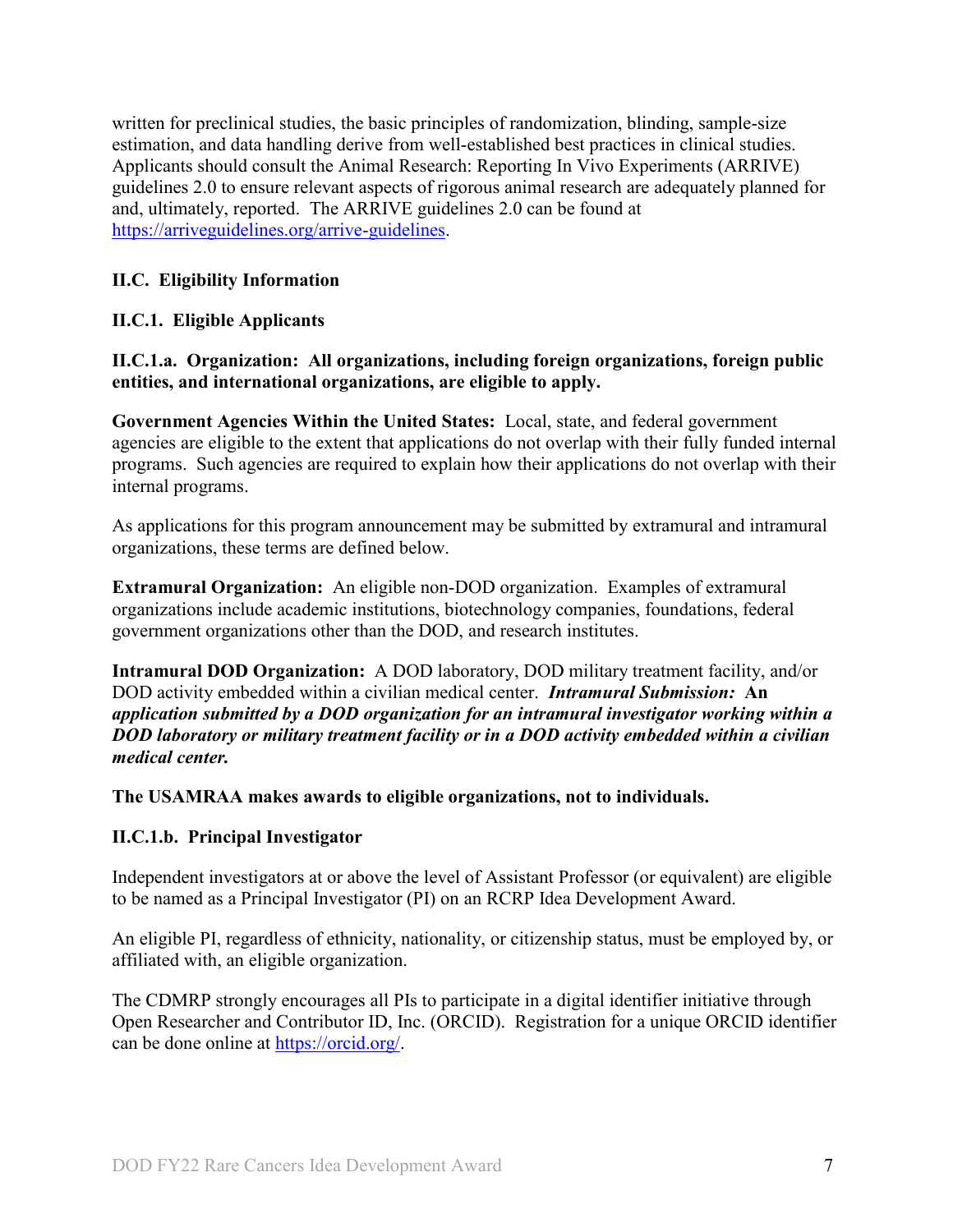# <span id="page-7-0"></span>**II.C.2. Cost Sharing**

Cost sharing/matching is not an eligibility requirement.

#### <span id="page-7-1"></span>**II.C.3. Other**

Organizations must be able to access **.gov** and **.mil** websites in order to fulfill the financial and technical deliverable requirements of the award and submit invoices for payment.

For general information on required qualifications for award recipients, refer to the General Application Instructions, Appendix 3.

Refer to [Section II.H.2, Administrative Actions,](#page-30-5) for a list of administrative actions that may be taken if a pre-application or application does not meet the administrative, eligibility, or ethical requirements defined in this program announcement.

#### <span id="page-7-2"></span>**II.D. Application and Submission Information**

*Submission of applications that are essentially identical or propose essentially the same research project to different funding opportunities within the same program and fiscal year is prohibited and will result in administrative withdrawal of the duplicative application(s).*

#### <span id="page-7-3"></span>**II.D.1. eBRAP and Grants.gov**

**eBRAP** [\(https://ebrap.org\)](https://ebrap.org/) is a secure web-based system that allows PIs to submit their preapplications, view and verify extramural full applications submitted to Grants.gov [\(https://grants.gov\)](https://grants.gov/), receive communications from the CDMRP, and submit documentation during award negotiations and throughout the period of performance. eBRAP also allows intramural organizations to submit full applications following pre-application submission.

**Grants.gov** is a federal system required to be utilized by agencies to receive and process extramural grant applications. Full applications may only be submitted to Grants.gov after submission of a pre-application through eBRAP.

Contact information for the eBRAP Help Desk and the Grants.gov Contact Center can be found in [Section II.G, Federal Awarding Agency Contacts.](#page-30-0)

#### *Extramural Submission:*

- Pre-application content and forms must be accessed and submitted at eBRAP.org.
- Full application packages must be accessed and submitted at Grants.gov.

#### *Intramural DOD Submission:*

- Pre-application content and forms must be accessed and submitted at eBRAP.org.
- Full application packages must be accessed and submitted at eBRAP.org.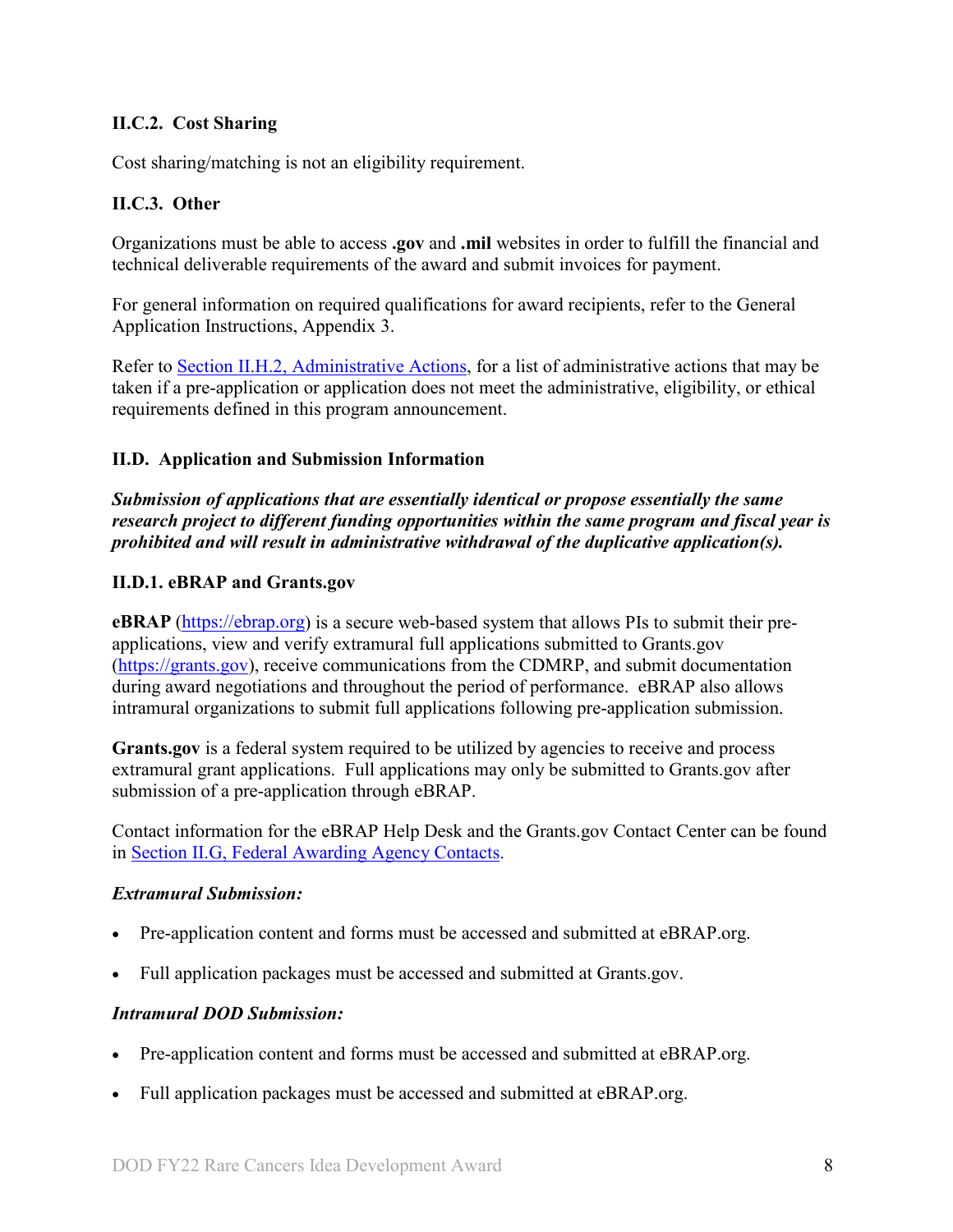### *Note: Applications from an intramural DOD organization or from an extramural federal government organization may be submitted to Grants.gov through a research foundation.*

### <span id="page-8-0"></span>**II.D.2. Content and Form of the Application Submission**

Submission is a two-step process requiring both *pre-application* (eBRAP.org) and *full application* (eBRAP.org or Grants.gov) as indicated below. The submission process should be started early to avoid missing deadlines. There are no grace periods. Full application submission guidelines differ for extramural (Grants.gov) and intramural (eBRAP.org) organizations (refer to [Table 1, Full Application Guidelines\)](#page-12-0).

*The application title, eBRAP log number, and all information for the PI, Business Official(s), performing organization, and contracting organization must be consistent throughout the entire pre-application and full application submission process.* Inconsistencies may delay application processing and limit or negate the ability to view, modify, and verify the application in eBRAP. If any changes need to be made, the applicant should contact the eBRAP Help Desk at [help@eBRAP.org](mailto:help@eBRAP.org) or 301-682-5507 prior to the application submission deadline.

### **II.D.2.a. Step 1: Pre-Application Submission Content**

# *During the pre-application process, eBRAP assigns each submission a unique log number. This unique eBRAP log number is required during the full application submission process***.**

To begin the pre-application process, first select whether the submitting organization is extramural or intramural, then confirm your selection or cancel. **Incorrect selection of extramural or intramural submission type will delay processing.**

If an error has been made in the selection of extramural versus intramural and the pre-application submission deadline has passed, the PI or Business Official must contact the eBRAP Help Desk at [help@eBRAP.org](mailto:help@eBRAP.org) or 301-682-5507 to request a change in designation.

All pre-application components must be submitted by the PI through eBRAP [\(https://eBRAP.org/\)](https://ebrap.org/). Because the invitation to submit an application is based on the contents of the pre-application, investigators should not change the title or research objectives after the preapplication is submitted.

The applicant organization and associated PI identified in the pre-application should be the same as those intended for the subsequent application submission. If any changes are necessary after submission of the pre-application, the applicant must contact the CDMRP Help Desk at [help@eBRAP.org](mailto:help@eBRAP.org) or 301-682-5507.

A change in PI or organization after submission of the pre-application may be allowed after review of a submitted written appeal (contact the CDMRP Help Desk at  $\frac{heb}{a}eBRAP.org$  or 301-682-5507) and at the discretion of the USAMRAA Grants Officer.

PIs with an ORCID identifier should enter that information in the appropriate field in the "My Profile" tab in the "Account Information" section of eBRAP.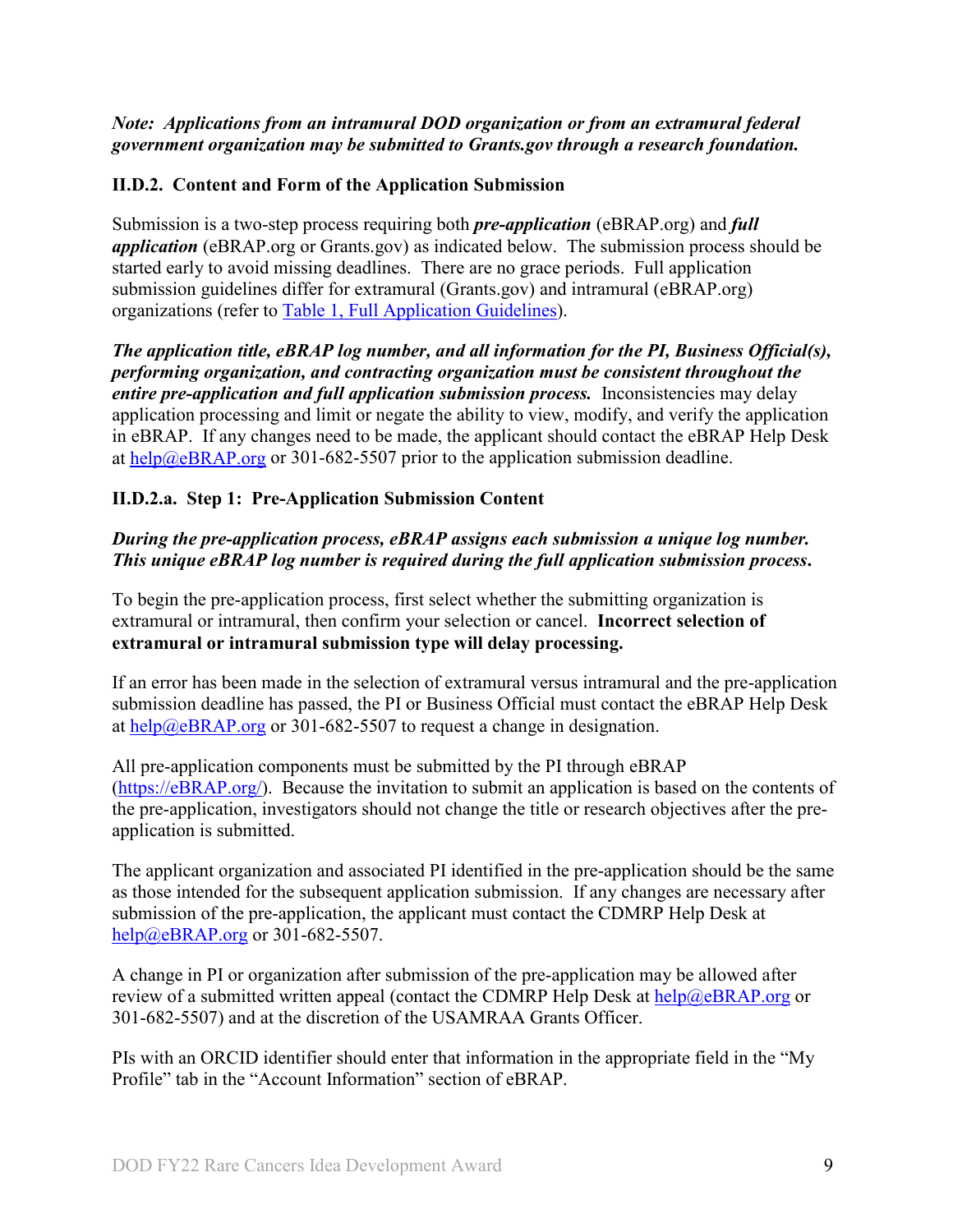The pre-application consists of the following components, which are organized in eBRAP by separate tabs (refer to the General Application Instructions, Section II.B, for additional information on pre-application submission):

# • **Tab 1 – Application Information**

Submission of application information includes assignment of primary and secondary research classification codes, which may be found at [https://ebrap.org/eBRAP/public/](https://ebrap.org/eBRAP/public/Program.htm) [Program.htm.](https://ebrap.org/eBRAP/public/Program.htm) Applicants are strongly encouraged to review and confirm the codes prior to making their selection.

# • **Tab 2 – Application Contacts**

Enter contact information for the PI. Enter the organization's Business Official responsible for sponsored program administration (the "person to be contacted on matters involving this application" in Block 5 of the Grants.gov SF424 Research & Related Form). The Business Official must be either selected from the eBRAP list or invited in order for the preapplication to be submitted.

Select the performing organization (site at which the PI will perform the proposed work) and the contracting organization (organization submitting on behalf of the PI, which corresponds to Block 5 on the Grants.gov SF424 Research & Related Form), and click on "Add Organizations to this Pre-application." The organization(s) must be either selected from the eBRAP drop-down list or invited in order for the pre-application to be submitted.

It is recommended that PIs identify an Alternate Submitter in the event that assistance with pre-application submission is needed.

### • **Tab 3 – Collaborators and Key Personnel**

Enter the name, organization, and role of all collaborators and key personnel associated with the application.

[FY22 RCRP Programmatic Panel members](https://cdmrp.army.mil/rcrp/panels/panels22) should not be involved in any pre-application or application. For questions related to panel members and pre-applications or applications, refer to Section [II.H.2.c, Withdrawal,](#page-31-0) or contact the CDMRP Help Desk at [help@eBRAP.org](mailto:help@eBRAP.org) or 301-682-5507.

### • **Tab 4 – Conflicts of Interest**

List all individuals other than collaborators and key personnel who may have a conflict of interest in the review of the application (including those with whom the PI has a personal or professional relationship).

### • **Tab 5 – Pre-Application Files**

# *Note: Upload documents as individual PDF files unless otherwise noted. eBRAP will not allow a file to be uploaded if the number of pages exceeds the limit specified below.*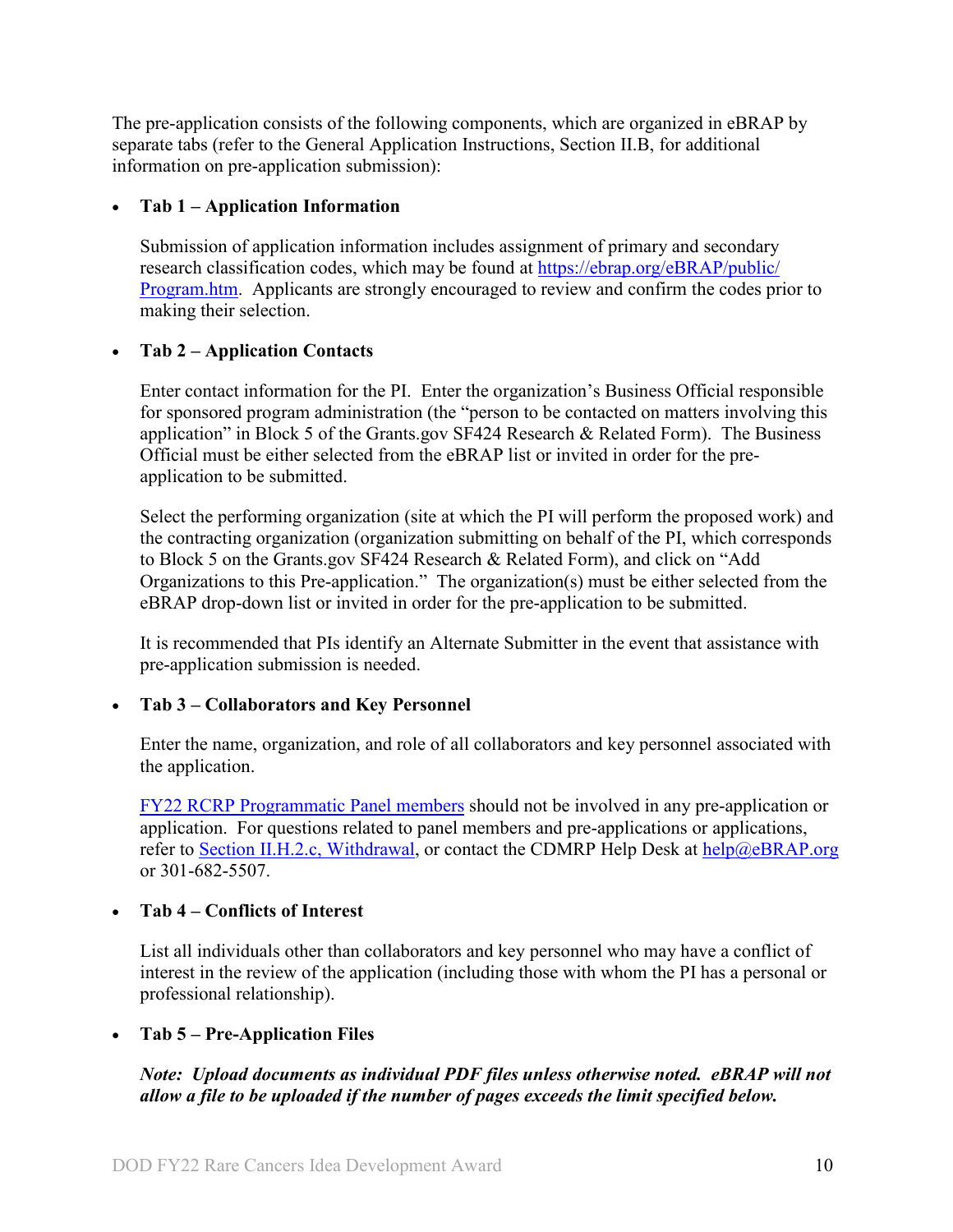○ **Preproposal Narrative (two-page limit):** The Preproposal Narrative page limit applies to text and non-text elements (e.g., figures, tables, graphs, photographs, diagrams, chemical structures, drawings) used to describe the project. Inclusion of URLs that provide additional information to expand the Preproposal Narrative and could confer an unfair competitive advantage is prohibited and may result in administrative withdrawal of the pre-application.

The Preproposal Narrative should include the following:

- **Justification:** Explain how the study meets rare cancers research and how the cancer type, in the proposed study, falls under the CDMRP rare cancers definition, as described in [Section II.A.](#page-2-3)
- <sup>−</sup> **Research:** Describe the project's hypothesis, objectives, rationale, and specific aims. Describe the methodology and experimental design and explain how these will support the hypothesis and/or objectives of the project. *Preliminary data with disease-specific rationale (may include correlatives studies to ongoing clinical research) to support the feasibility of the research hypotheses and research approaches are required; however, these data do not necessarily need to be derived from studies of the proposed rare cancer type(s)/subtype(s) under study.*
- <sup>−</sup> **Focus Area Relevance:** Explain how the proposed research will lead to promising outcomes for one or more of the FY22 RCRP Focus Area(s) in [Section II.A.1.](#page-2-2)
- **Impact:** Describe how the novel idea will have a major impact on the outcomes of people with rare cancers, and the understanding of rare cancers.
- <sup>−</sup> **Innovation:** Explain how the project is innovative, leads to a new paradigm, challenges current paradigms, looks at existing problems from new perspectives, and/or exhibits other uniquely creative qualities. Also explain how the research represents more than an incremental advance.
- **Pre-Application Supporting Documentation:** The items to be included as supporting documentation for the pre-application *must be uploaded as individual files* and are limited to the following:
	- <sup>−</sup> **References Cited (one-page limit):** List the references cited (including URLs if available) in the Preproposal Narrative using a standard reference format that includes the full citation (i.e., author[s], year published, reference title, and reference source, including volume, chapter, page numbers, and publisher, as appropriate).
	- <sup>−</sup> **List of Abbreviations, Acronyms, and Symbols:** Provide a list of abbreviations, acronyms, and symbols used in the Preproposal Narrative.
	- <sup>−</sup> **Key Personnel Biographical Sketches (five-page limit per individual):** *All biographical sketches should be uploaded as a single combined file***.** Biographical sketches should be used to demonstrate background and expertise through education, positions, publications, and previous work accomplished.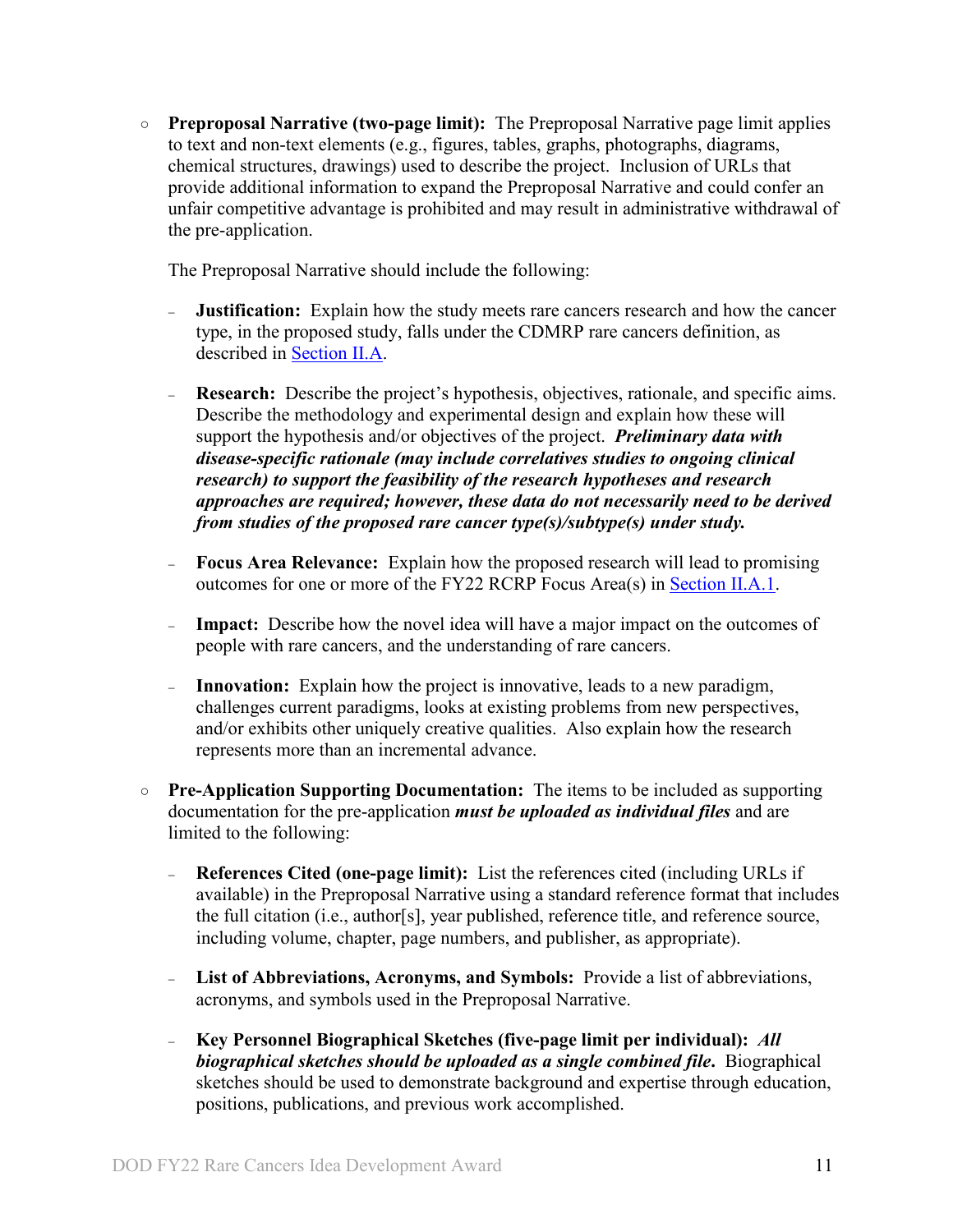### • **Tab 6 – Submit Pre-Application**

This tab must be completed for the pre-application to be accepted and processed.

### **Pre-Application Screening**

# • **Pre-Application Screening Criteria**

To determine the technical merits of the pre-application and the relevance to the mission of the Defense Health Program (DHP) and the RCRP, pre-applications will be screened based on the following criteria:

- Whether the proposed study falls under the definition of CDMRP rare cancers research, as described in [Section II.A.](#page-2-3)
- How well the project's hypothesis, objectives, rationale, and specific aims are described. To what extent the methodology and experimental design is shown to support the hypothesis and/or objectives of the project.
- Whether the proposed project addresses at least one of the FY22 RCRP Focus Areas in [Section II.A.1.](#page-2-2) To what degree the proposed research may lead to promising outcomes for one or more of the selected FY22 RCRP Focus Areas(s).
- What potential impact these studies will have on the outcomes of people with rare cancers, and/or the understanding of rare cancers.
- Whether the project is innovative and will lead to a new paradigm, challenge current paradigms, look at existing problems from new perspectives, and/or exhibit other uniquely creative qualities. Whether the study is more than an incremental advance.

# • **Notification of Pre-Application Screening Results**

Following the pre-application screening, PIs will be notified as to whether or not they are invited to submit applications; however, they will not receive feedback (e.g., a critique of strengths and weaknesses) on their pre-application. The estimated timeframe for notification of invitation to submit an application is indicated in Section [I, Overview of the Funding](#page-0-1)  [Opportunity.](#page-0-1) Invitations to submit a full application are based on the Pre-Application Screening Criteria listed above.

# **II.D.2.b. Step 2: Full Application Submission Content**

Applications will not be accepted unless notification of invitation has been received.

# *The CDMRP cannot make allowances/exceptions to its policies for submission problems encountered by the applicant organization using system-to-system interfaces with Grants.gov.*

Each application submission must include the completed full application package for this program announcement. The full application package is submitted by the Authorized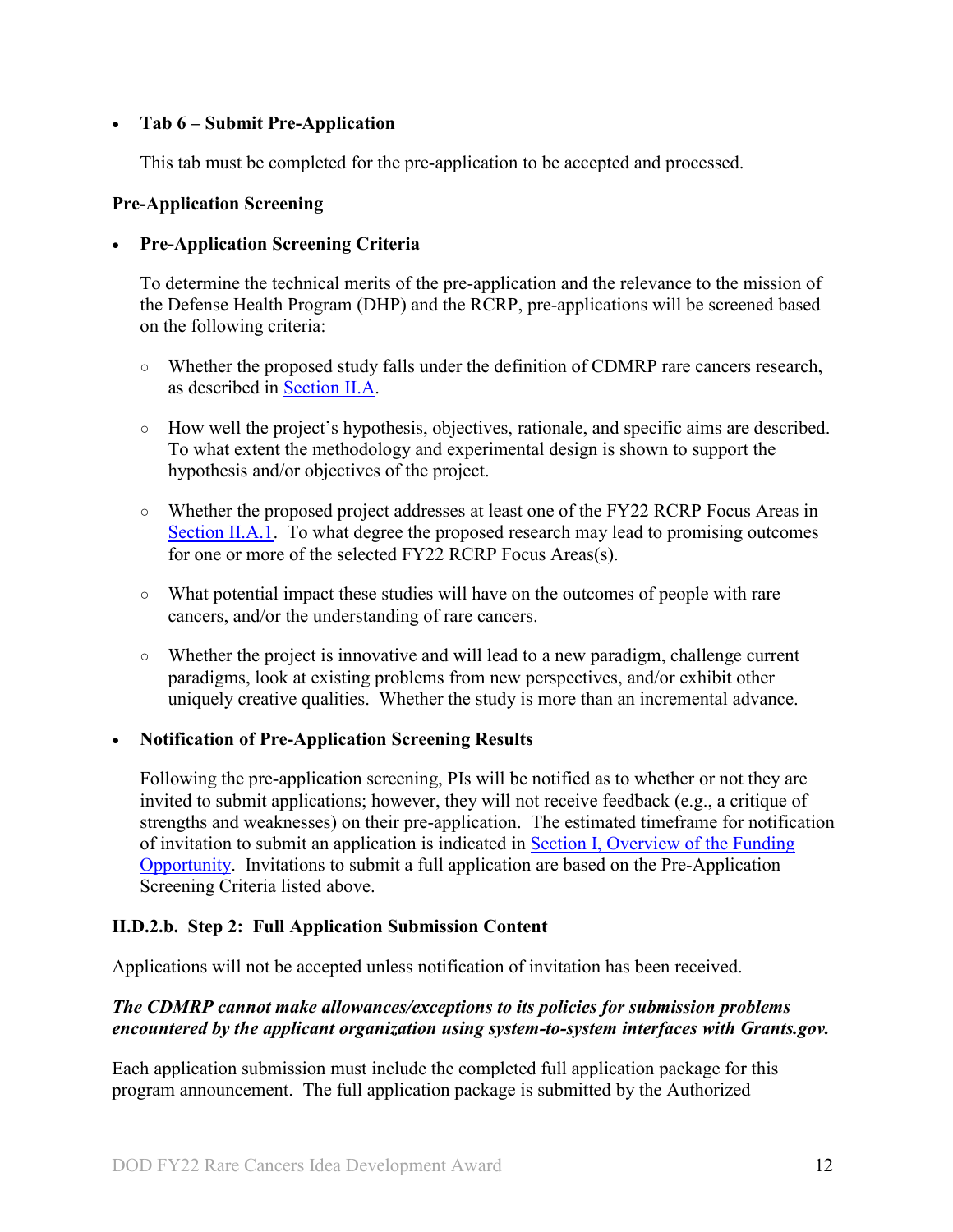Organizational Representative through Grants.gov [\(https://grants.gov/\)](https://www.grants.gov/) for extramural organizations or through eBRAP [\(https://ebrap.org/\)](https://ebrap.org/) for intramural organizations. See Table 1 below for more specific guidelines.

# **II.D.2.b.i. Full Application Guidelines**

Extramural organizations must submit full applications through Grants.gov. Applicants must create a Grants.gov Workspace for submission, which allows the application components to be completed online and routed through the applicant organization for review prior to submission. Applicants may choose to download and save individual PDF forms rather than filling out webforms in Workspace. A compatible version of Adobe Reader **must** be used to view, complete, and submit an application package consisting of PDF forms. If more than one person is entering text into an application package, the *same version* of Adobe Reader software should be used by each person. Check the version number of the Adobe software on each user's computer to make sure the versions match. Using different versions of Adobe Reader may cause submission and/or save errors – even if each version is individually compatible with Grants.gov. Refer to the General Application Instructions, Section III, and the "Apply For Grants" page of Grants.gov [\(https://www.grants.gov/web/grants/applicants/apply-for-grants.html\)](https://www.grants.gov/web/grants/applicants/apply-for-grants.html) for further information about the Grants.gov Workspace submission process. Submissions of extramural applications through eBRAP may be withdrawn.

# <span id="page-12-0"></span>*Do not password protect any files of the application package, including the Project Narrative.*

| <b>Extramural Submissions</b>                                                                                                                                                                                                                                                                                                       | <b>Intramural DOD Submissions</b>                                                                                                                                                                   |  |
|-------------------------------------------------------------------------------------------------------------------------------------------------------------------------------------------------------------------------------------------------------------------------------------------------------------------------------------|-----------------------------------------------------------------------------------------------------------------------------------------------------------------------------------------------------|--|
| <b>Application Package Location</b>                                                                                                                                                                                                                                                                                                 |                                                                                                                                                                                                     |  |
| Download application package components for<br>W81XWH-22-RCRP-IDA from Grants.gov<br>(https://grants.gov) and create a Grants.gov<br>Workspace. Workspace allows online completion<br>of the application components and routing of the<br>application package through the applicant<br>organization for review prior to submission. | Download application package components for<br>W81XWH-22-RCRP-IDA from eBRAP<br>(https://ebrap.org).                                                                                                |  |
| <b>Full Application Package Components</b>                                                                                                                                                                                                                                                                                          |                                                                                                                                                                                                     |  |
| <b>SF424 Research &amp; Related Application for</b><br>Federal Assistance Form: Refer to the General<br>Application Instructions, Section III.A.1, for<br>detailed information.                                                                                                                                                     | Tab 1 – Summary: Provide a summary of the<br>application information.<br>Tab 2 - Application Contacts: This tab will be<br>pre-populated by eBRAP; add Authorized<br>Organizational Representative. |  |
| Descriptions of each required file can be found<br>under Full Application Submission Components:<br><b>Attachments</b><br>Research & Related Personal Data                                                                                                                                                                          | Tab 3 – Full Application Files: Upload files<br>under each Application Component in eBRAP.<br>Descriptions of each required file can be found<br>under Full Application Submission Components:      |  |

# **Table 1. Full Application Submission Guidelines**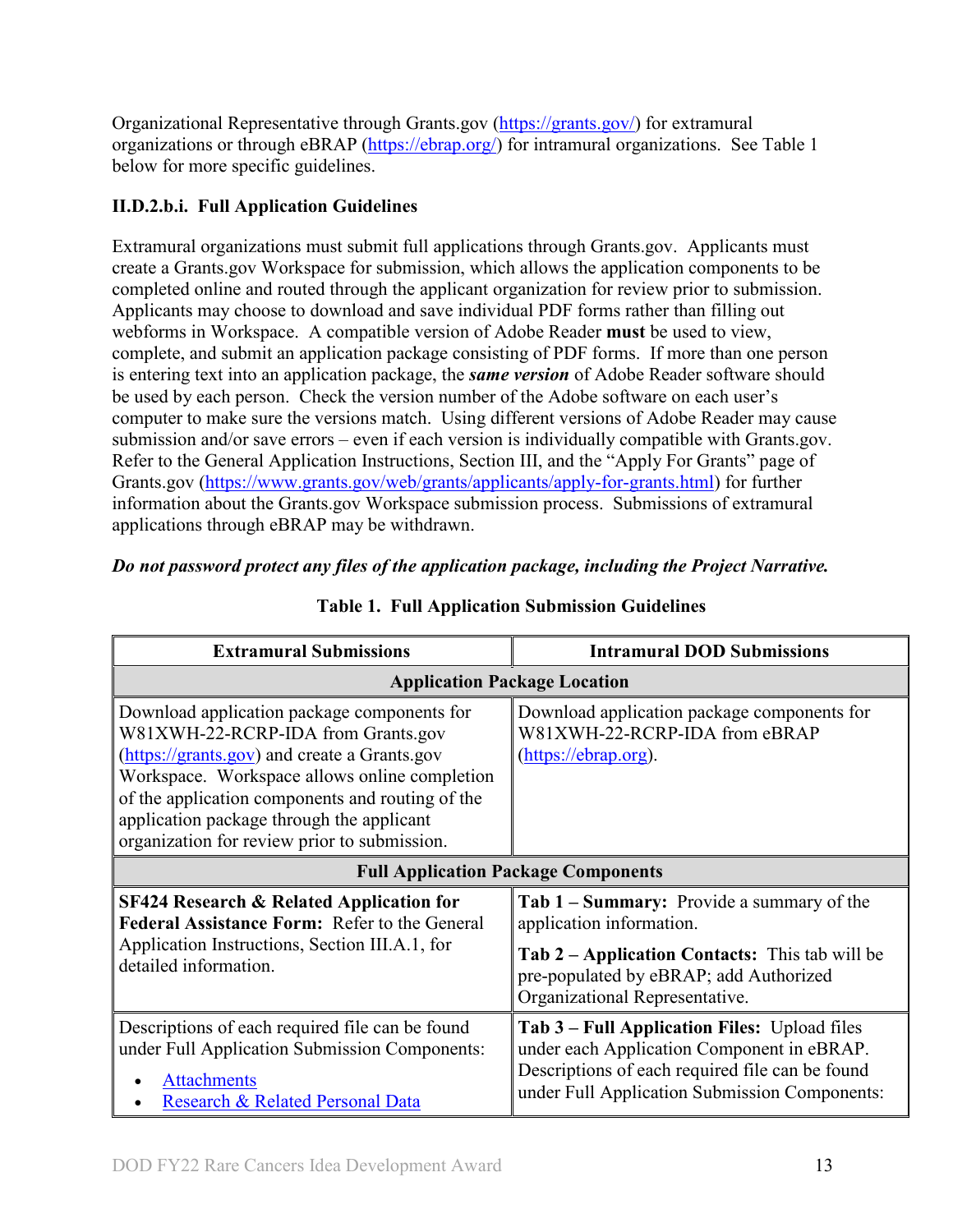| <b>Extramural Submissions</b>                                                                                                                                                                                                                                                                                                                                                                                                                                                                                                                                                                                                                                                                                                                                                                                                                                                                                                                                                                                                                                                  | <b>Intramural DOD Submissions</b>                                                                                                                                                                                                                                                                                                                                                                                                                                                                                                                                                          |  |
|--------------------------------------------------------------------------------------------------------------------------------------------------------------------------------------------------------------------------------------------------------------------------------------------------------------------------------------------------------------------------------------------------------------------------------------------------------------------------------------------------------------------------------------------------------------------------------------------------------------------------------------------------------------------------------------------------------------------------------------------------------------------------------------------------------------------------------------------------------------------------------------------------------------------------------------------------------------------------------------------------------------------------------------------------------------------------------|--------------------------------------------------------------------------------------------------------------------------------------------------------------------------------------------------------------------------------------------------------------------------------------------------------------------------------------------------------------------------------------------------------------------------------------------------------------------------------------------------------------------------------------------------------------------------------------------|--|
| Research & Related Senior/Key Person<br>$\bullet$<br>Profile (Expanded)<br><b>Research &amp; Related Budget</b><br>Project/Performance Site Location(s) Form<br><b>Research &amp; Related Subaward Budget</b><br><b>Attachment(s)</b> Form                                                                                                                                                                                                                                                                                                                                                                                                                                                                                                                                                                                                                                                                                                                                                                                                                                     | <b>Attachments</b><br><b>Key Personnel</b><br><b>Budget</b><br><b>Performance Sites</b><br>Tab 4 – Application and Budget Data: Review<br>and edit proposed project start date, proposed end<br>date, and budget data pre-populated from the<br>Budget Form.                                                                                                                                                                                                                                                                                                                               |  |
| <b>Application Package Submission</b>                                                                                                                                                                                                                                                                                                                                                                                                                                                                                                                                                                                                                                                                                                                                                                                                                                                                                                                                                                                                                                          |                                                                                                                                                                                                                                                                                                                                                                                                                                                                                                                                                                                            |  |
| <b>Create a Grants.gov Workspace.</b><br>Add participants (investigators and Business<br>Officials) to Workspace, complete all required<br>forms, and check for errors before submission.<br>Submit a Grants.gov Workspace Package.<br>An application may be submitted through<br>Workspace by clicking the "Sign and Submit"<br>button on the "Manage Workspace" page, under<br>the "Forms" tab. Grants.gov recommends<br>submission of the application package at least<br>24-48 hours prior to the close date to allow time<br>to correct any potential technical issues that may<br>disrupt the application submission.<br><b>Note:</b> If either the Project Narrative or the budget<br>fails eBRAP validation or needs to be modified, an<br>updated Grants.gov application package must be<br>submitted via Grants.gov as a "Changed/Corrected<br>Application" with the previous Grants.gov<br>Tracking ID <i>prior to</i> the application submission<br>deadline. Do not password protect any files of the<br>application package, including the Project<br>Narrative. | <b>Submit package components to eBRAP</b><br>(https://ebrap.org).<br>Tab 5 - Submit/Request Approval Full<br>Application: After all components are uploaded<br>and prior to the full application submission<br>deadline, enter your password in the space<br>provided next to "Enter Your Password Here" and<br>press the "Submit Full Application" button.<br>eBRAP will notify your Resource Manager/<br>Comptroller/Task Area Manager or equivalent<br>Business Official by email. Do not password<br>protect any files of the application package,<br>including the Project Narrative. |  |
| <b>Application Verification Period</b>                                                                                                                                                                                                                                                                                                                                                                                                                                                                                                                                                                                                                                                                                                                                                                                                                                                                                                                                                                                                                                         |                                                                                                                                                                                                                                                                                                                                                                                                                                                                                                                                                                                            |  |
| The full application package submitted to<br>Grants.gov may be viewed and modified in eBRAP<br>until the end of the application verification period.<br>During the application verification period, the full<br>application package may be modified with the<br>exception of the Project Narrative and Research<br>& Related Budget Form.                                                                                                                                                                                                                                                                                                                                                                                                                                                                                                                                                                                                                                                                                                                                      | After eBRAP has processed the full application,<br>the organizational Resource Manager/Comptroller/<br>Task Area Manager or equivalent Business<br>Official and PI will receive email notification of<br>this status and will be able to view and modify<br>application components in eBRAP. During the<br>application verification period, the full application<br>package may be modified with the exception of<br>the Project Narrative and Research & Related<br><b>Budget Form.</b> Your Resource Manager/                                                                            |  |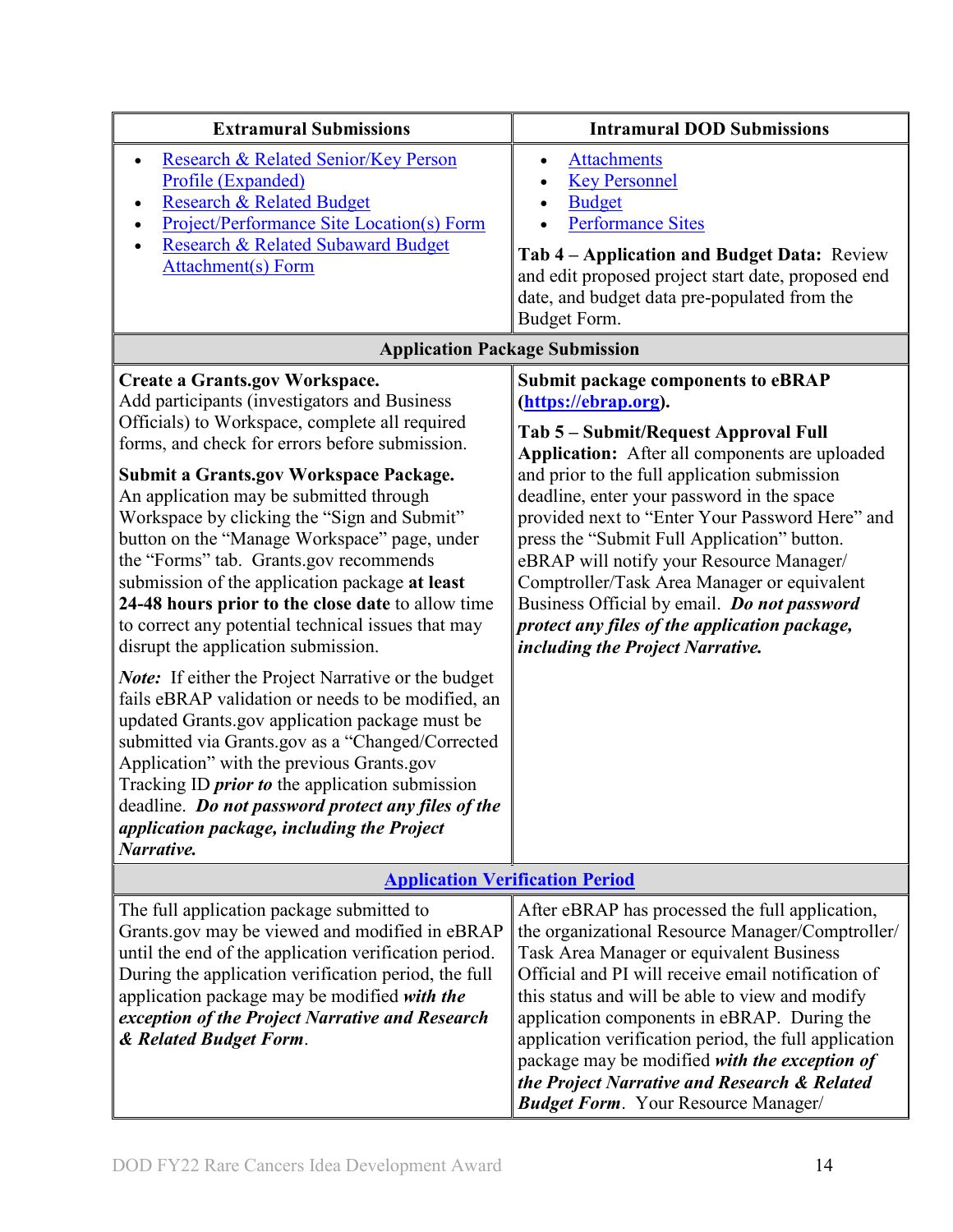| <b>Extramural Submissions</b>                                                                                                                                                                                                                                                     | <b>Intramural DOD Submissions</b>                                                                                                                                     |  |
|-----------------------------------------------------------------------------------------------------------------------------------------------------------------------------------------------------------------------------------------------------------------------------------|-----------------------------------------------------------------------------------------------------------------------------------------------------------------------|--|
|                                                                                                                                                                                                                                                                                   | Comptroller/Task Area Manager or equivalent<br>Business Official should log into eBRAP to review<br>and to approve prior to the application verification<br>deadline. |  |
| <b>Further Information</b>                                                                                                                                                                                                                                                        |                                                                                                                                                                       |  |
| <b>Tracking a Grants.gov Workspace Package.</b><br>After successfully submitting a Workspace<br>package, a Grants.gov Tracking Number is<br>automatically assigned to the package. The<br>number will be listed on the "Confirmation" page<br>that is generated after submission. | Refer to the General Application Instructions,<br>Section IV, for further information regarding<br>eBRAP requirements.                                                |  |
| Refer to the General Application Instructions,<br>Section III, for further information regarding<br>Grants.gov requirements.                                                                                                                                                      |                                                                                                                                                                       |  |

The full application package must be submitted using the unique eBRAP log number to avoid delays in application processing.

### <span id="page-14-0"></span>**II.D.2.b.ii. Full Application Submission Components**

• **Extramural Applications Only**

**SF424 Research & Related Application for Federal Assistance Form:** Refer to the General Application Instructions, Section III.A.1, for detailed information.

#### • **Extramural and Intramural Applications**

#### <span id="page-14-1"></span>**Attachments:**

### *Each attachment to the full application components must be uploaded as an individual file in the format specified and in accordance with the formatting guidelines listed in the General Application Instructions, Appendix 4.*

For all attachments, ensure that the file names are consistent with the guidance. Attachments will be rejected if the file names are longer than 50 characters or have incorrect file names that contain characters other than the following: A-Z, a-z, 0-9, underscore, hyphen, space, and period. In addition, there are file size limits that may apply in some circumstances. Individual attachments may not exceed 20 megabytes (MB), and the file size for the entire full application package may not exceed 200 MB.

#### ○ **Attachment 1: Project Narrative (10-page limit): Upload as**

**"ProjectNarrative.pdf".** The page limit of the Project Narrative applies to text and nontext elements (e.g., figures, tables, graphs, photographs, diagrams, chemical structures, drawings) used to describe the project. Inclusion of URLs (uniform resource locators)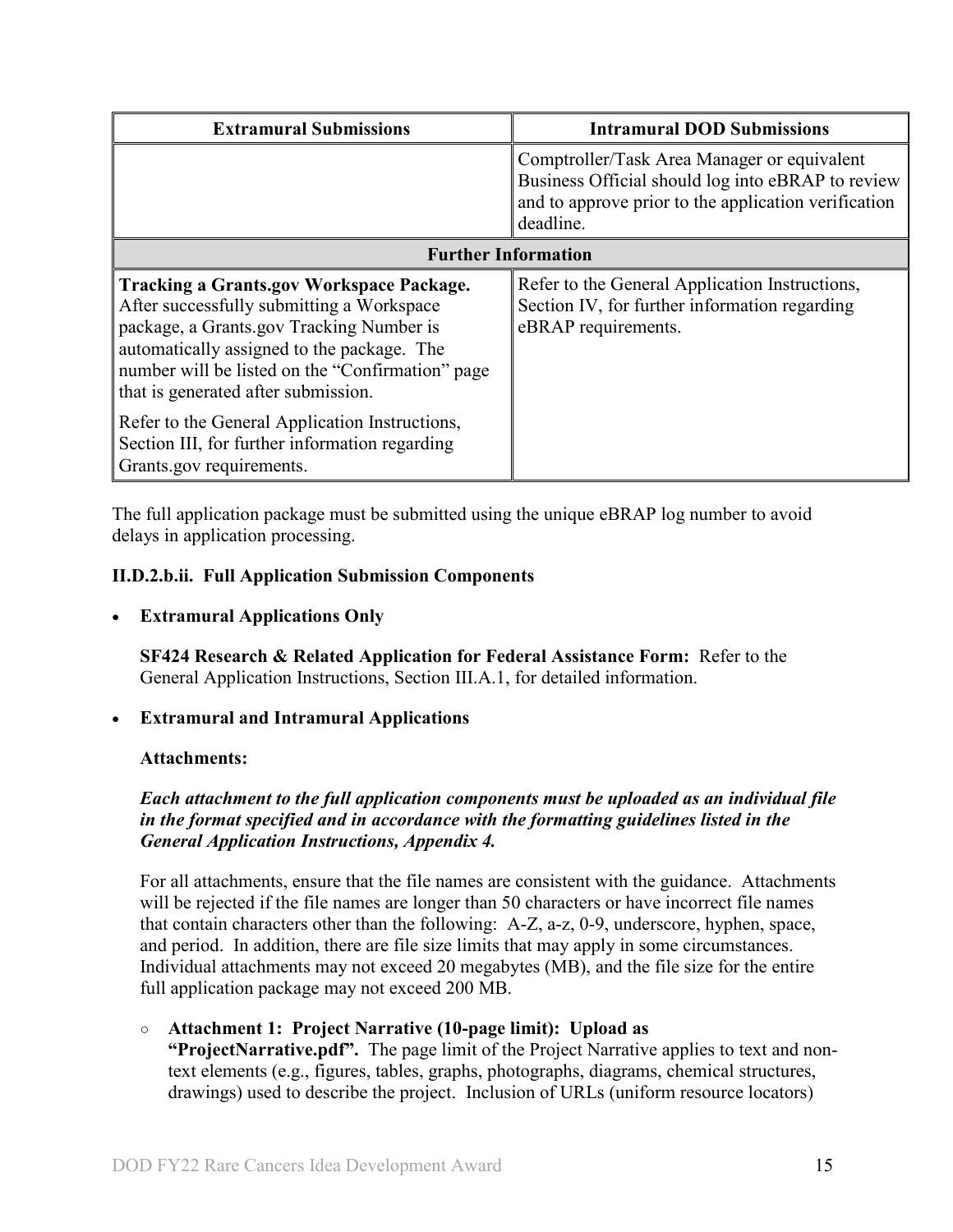that provide additional information to expand the Project Narrative and could confer an unfair competitive advantage is prohibited and may result in administrative withdrawal of the application.

Describe the proposed project in detail using the outline below. *Preliminary data with disease specific rationale (including correlatives studies to existing clinical research) to support the feasibility of the research hypotheses and research approaches are required; however, these data do not necessarily need to be derived from studies of the proposed rare cancer type(s)/subtype(s) under study*.

- **– Background:** Present the scientific rationale and feasibility behind the proposed research; include relevant literature citations and preliminary data that led to the development of the proposed study. *Any preliminary data provided should be from the laboratory of the PI or member(s) of the collaborating team.*
- **– Hypotheses/Objectives:** State the hypotheses/study questions and overall objective(s) to be reached.
- **– Specific Aims:** Concisely explain the project's specific aims. If this application is part of a larger study, present only tasks that this award would fund.
- **– Research Strategy and Feasibility:** Describe the experimental design, methods, and analyses, including appropriate controls, in sufficient detail for evaluation.
	- Address potential problem areas and present alternative methods and approaches.
	- If animal studies are proposed, describe how they will be conducted in accordance with the ARRIVE guidelines 2.0 to achieve reproducible and rigorous results, including the choice of model and the endpoints/outcomes to be measured. [\(https://arriveguidelines.org/arrive-guidelines\).](https://arriveguidelines.org/arrive-guidelines)
	- If human subjects or human biological samples will be used, include a detailed plan for the recruitment of subjects or the acquisition of samples. This award cannot be used to conduct clinical trials. .
	- If applicable, describe the strategy for the inclusion of women and minorities appropriate to the objectives of the study, including a description of the composition of the proposed study population in terms of sex/gender, racial, and ethnic group, and an accompanying rationale for the selection of subjects.
- **– Data Collection and Statistical Analysis Plan:** Describe how data will be collected and analyzed in a manner that is consistent with the study objectives.
	- Detail a statistical analysis plan for the resulting outcomes.
	- If applicable, include a complete power analysis to demonstrate that the sample size is appropriate.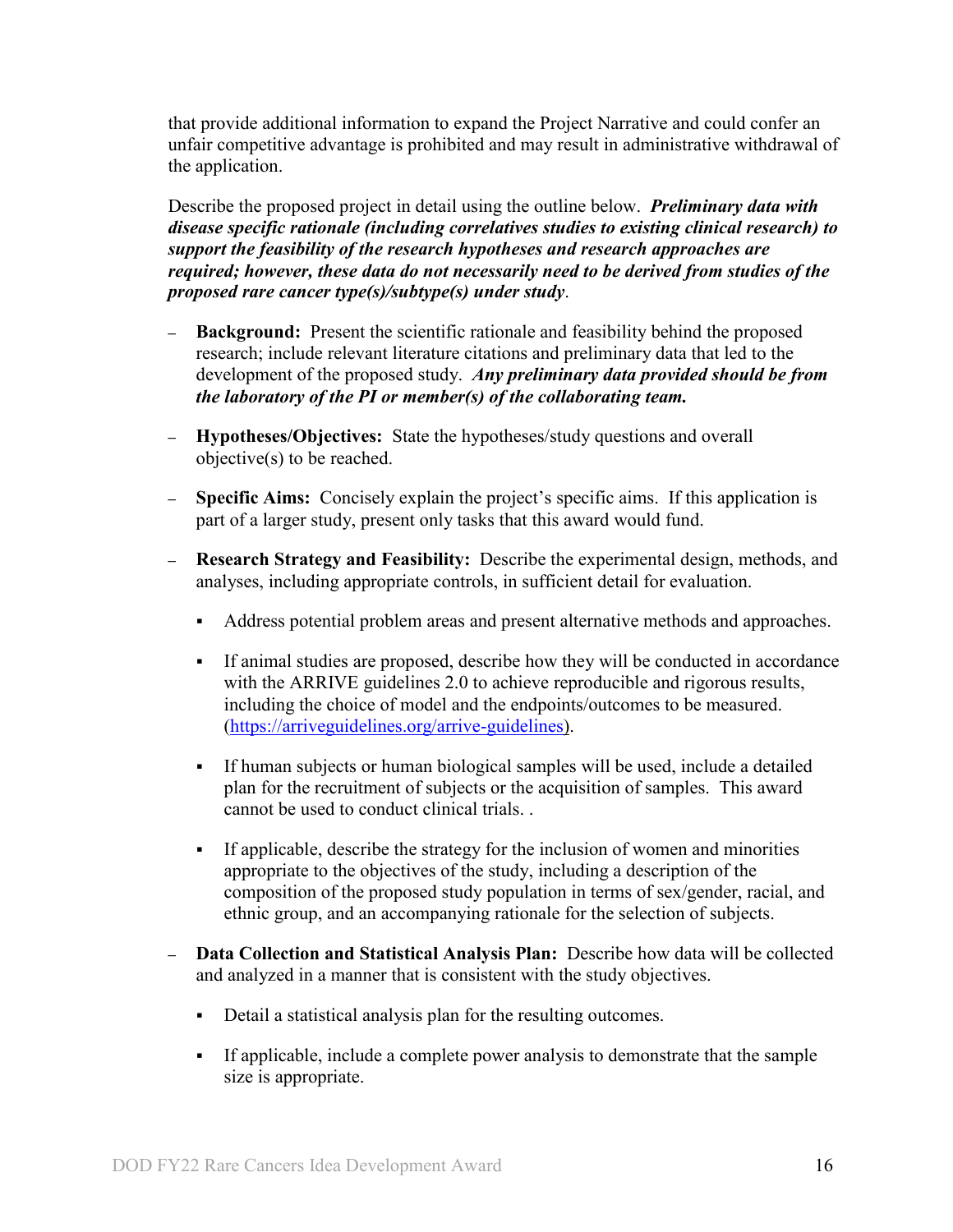- Describe how data will be reported and how it will be assured that the documentation will support a regulatory filing with the Food and Drug Administration (FDA) or international regulatory agency, if applicable.
- **Attachment 2: Supporting Documentation: Combine and upload as a single file named "Support.pdf".** Start each document on a new page. If documents are scanned to PDF, the lowest resolution (100 to 150 dpi) should be used. The Supporting Documentation attachment should not include additional information such as figures, tables, graphs, photographs, diagrams, chemical structures, or drawings. These items should be included in the Project Narrative.

*There are no page limits for any of these components unless otherwise noted. Include only those components described below; inclusion of items not requested or viewed as an extension of the Project Narrative will result in the removal of those items or may result in administrative withdrawal of the application.*

- **References Cited:** List the references cited (including URLs, if available) in the Project Narrative using a standard reference format that includes the full citation (i.e., author[s], year published, title of reference, source of reference, volume, chapter, page numbers, and publisher, as appropriate).
- **List of Abbreviations, Acronyms, and Symbols:** Provide a list of abbreviations, acronyms, and symbols.
- **Facilities, Existing Equipment, and Other Resources:** Describe the facilities and equipment available for performance of the proposed project and any additional facilities or equipment proposed for acquisition at no cost to the award. Indicate whether or not government-furnished facilities or equipment are proposed for use. If so, reference should be made to the original or present government award under which the facilities or equipment items are now accountable. There is no form for this information.
- **Publications and/or Patents:** Include a list of relevant publication URLs and/or patent abstracts. If articles are not publicly available, then copies of up to five published manuscripts may be included in Attachment 2. Extra items will not be reviewed.
- **Letters of Organizational Support:** Provide a letter (or letters, if applicable) signed by the Department Chair or appropriate organization official, confirming the laboratory space, equipment, and other resources available for the project. Letters of support not requested in the program announcement, such as those from members of Congress, do not impact application review or funding decisions.
- **Letters of Collaboration (if applicable):** Provide a signed letter from each collaborating individual or organization that demonstrates that the PI has the support or resources necessary for the proposed work. If an investigator at an intramural organization is named as a collaborator on an application submitted through an extramural organization, the application must include a letter from the collaborator's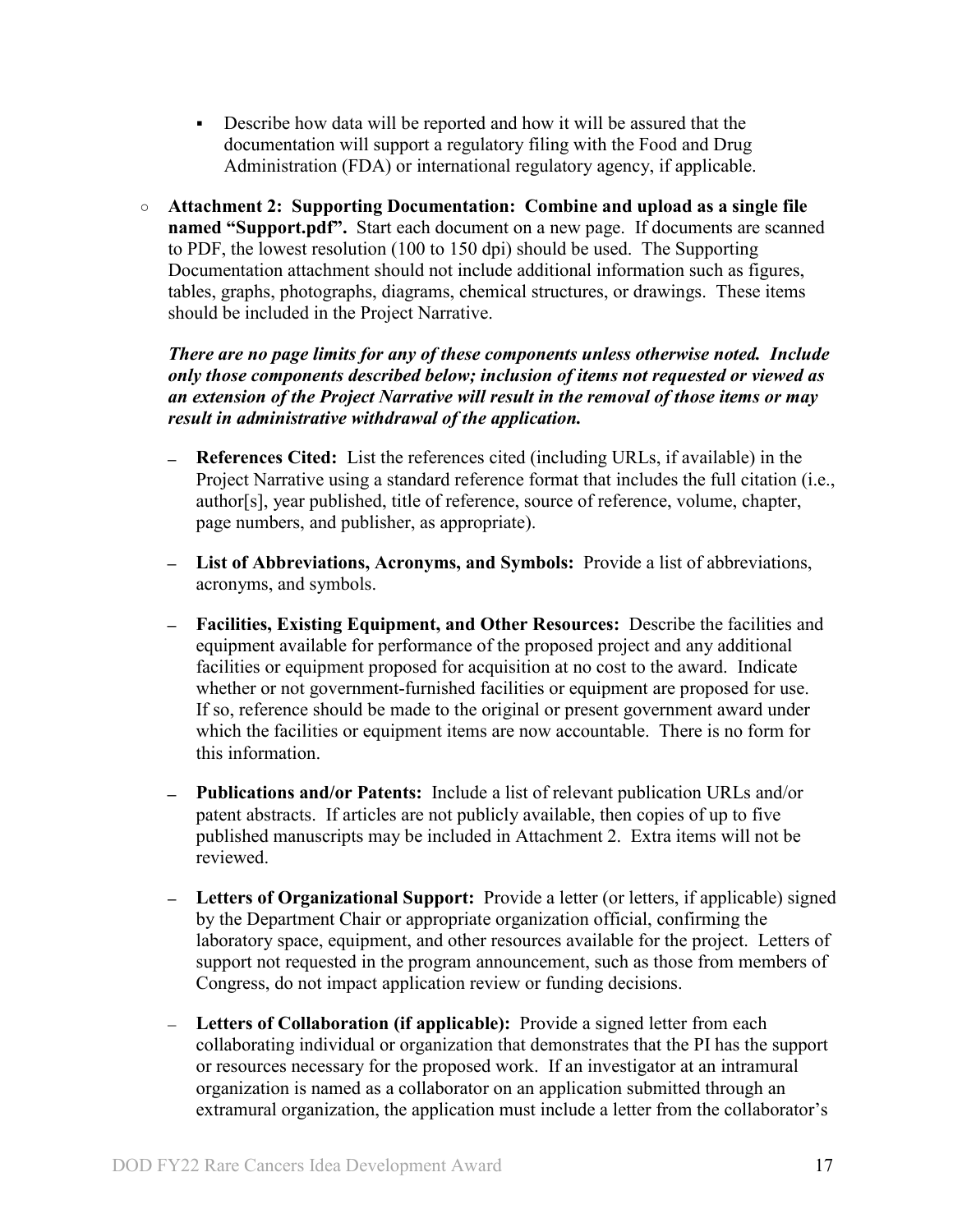Commander or Commanding Officer at the intramural organization that authorizes the collaborator's involvement.

- **Intellectual Property:** Information can be found in the Code of Federal Regulations, Title 2, Part 200.315 (2 CFR 200.315), "Intangible Property."
	- **Intellectual and Material Property Plan (if applicable):** Provide a plan for resolving intellectual and material property issues among participating organizations.
	- **Commercialization Strategy (if applicable):** Describe the commercialization plan. The plan should include intellectual property, market size, financial analysis, strengths and weaknesses, barriers to the market, competitors, and management team. Discuss the significance of this development effort, when it can be anticipated, and the potential commercial use for the technology being developed.
- **Data and Research Resources Sharing Plan:** Describe how data and resources generated during the performance of the project will be shared with the research community. Refer to the General Application Instructions, Appendix 2, Section K, for more information about the CDMRP expectations for making data and research resources publicly available.
- **Use of DOD Resources (if applicable):** Provide a letter of support signed by the lowest-ranking person with approval authority confirming access to active-duty military populations and/or DOD resources or databases.
- **Use of VA Resources (if applicable):** Provide a letter of support from the VA Facility Director(s) or individual designated by the VA Facility Director(s), such as the Associate Chief of Staff for Research and Development (ACOS/R&D) or Clinical Service Chief, confirming access to VA patients, resources, and/or VA research space. For VA PIs, if the VA non-profit corporation is not identified as the applicant institution for administering the funds, include a letter from the VA ACOS/R&D confirming this arrangement and identifying the institution that will administer the funds associated with the proposed research.
- **Inclusion of Women and Minorities (if applicable):** Provide an anticipated enrollment table(s) for the inclusion of women and minorities appropriate to the objectives of the study with the proposed enrollment distributed on the basis of sex/gender, race, and ethnicity. The Public Health Service (PHS) Inclusion Enrollment Report is a three-page fillable PDF form, which can be downloaded from eBRAP at [https://ebrap.org/eBRAP/public/Program.htm.](https://ebrap.org/eBRAP/public/Program.htm)
- **Attachment 3: Technical Abstract (one-page limit): Upload as "TechAbs.pdf".** The technical abstract is used by all reviewers. Abstracts of all funded research projects will be posted publicly. *Do not include proprietary or confidential information.* Use only characters available on a standard QWERTY keyboard. Spell out all Greek letters, other non-English letters, and symbols. Graphics are not allowed.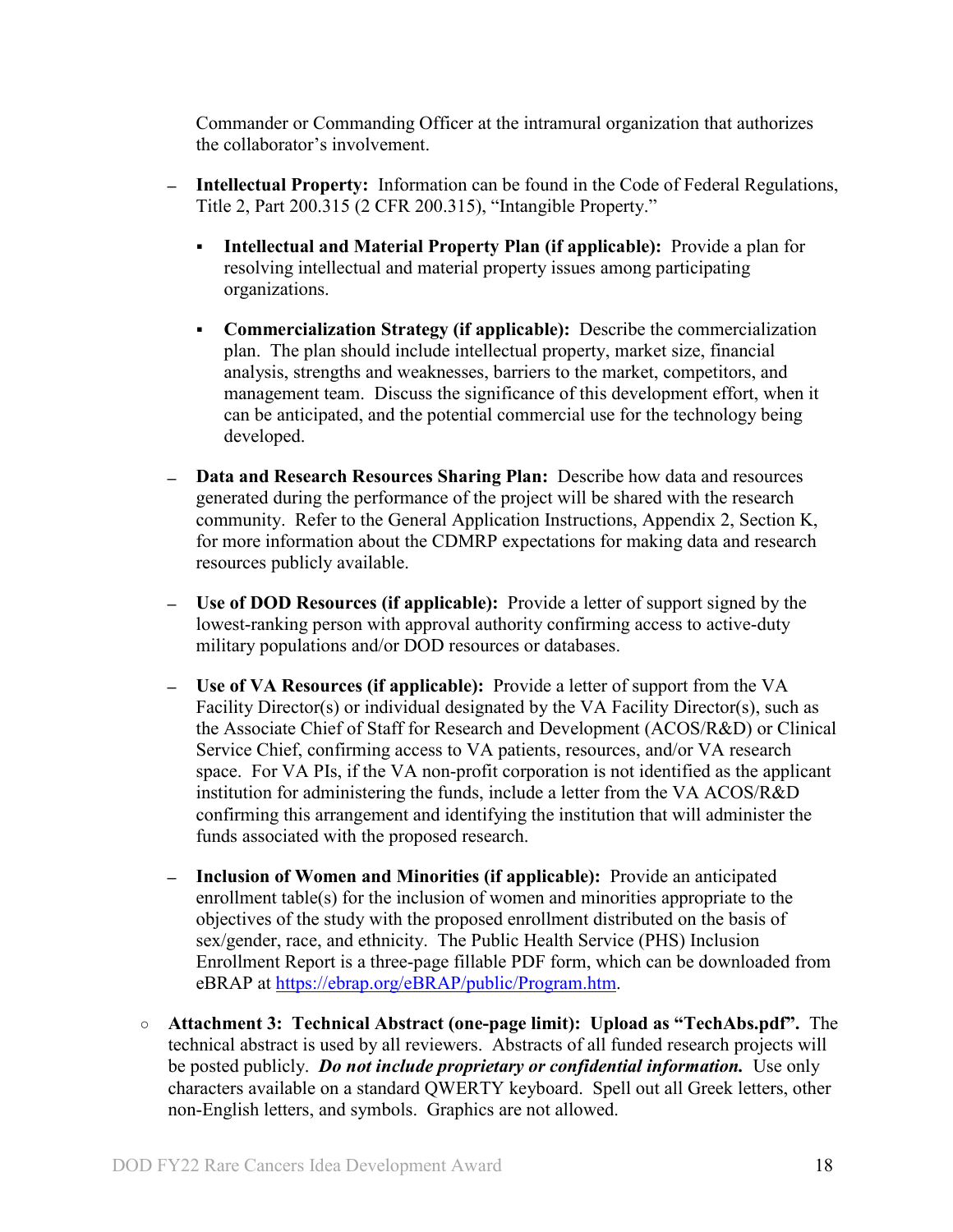Clarity and completeness within the space limits of the technical abstract are highly important. Technical abstracts should be written using the outline below.

- **Background:** Present the ideas and reasoning behind the proposed work.  $\overline{\phantom{0}}$
- **Focus Area(s):** State the FY22 RCRP Focus Area(s) that will be addressed.
- **Objective/Hypothesis:** State the objective to be reached/hypothesis to be tested. Provide evidence or rationale that supports the objective/hypothesis.
- **Specific Aims:** State the specific aims of the study.  $\overline{\phantom{0}}$
- $\overline{\phantom{0}}$ **Study Design:** Briefly describe the study design, including appropriate controls.
- **Innovation:** Briefly describe how the proposed project is innovative.
- **Impact:** Summarize the potential impact of the proposed project toward the goal of greatly improving outcomes for people with rare cancers.
- **Attachment 4: Lay Abstract (one-page limit): Upload as "LayAbs.pdf".** The lay abstract is used by all reviewers. Abstracts of all funded research projects will be posted publicly. *Do not include proprietary or confidential information*. *Do not duplicate the technical abstract.* Use only characters available on a standard QWERTY keyboard. Spell out all Greek letters, other non-English letters, and symbols. Graphics are not allowed.

Write lay abstracts in plain language while minimizing the use of acronyms and abbreviations, where appropriate. The lay abstract is an important component of the application review process because it addresses issues of particular interest to the consumer community. Lay abstracts should be written using the outline below.

- Describe the scientific objective and rationale for the proposed project in a manner that will be *readily understood by readers without a background in science or medicine.*
	- State the FY22 RCRP Focus Area(s) in [Section II.A.1](#page-2-2) the project addresses.
- Describe the ultimate applicability of the research.
	- What types of patients will it help and how will it help them?
	- What are the potential clinical applications, benefits, and risks? If the research is too basic for clinical applicability, describe the interim outcomes expected and their applicability to the field.
	- What is the projected time anticipated to achieve a clinically relevant outcome?
	- What are the likely contributions of this study to advancing rare cancers research?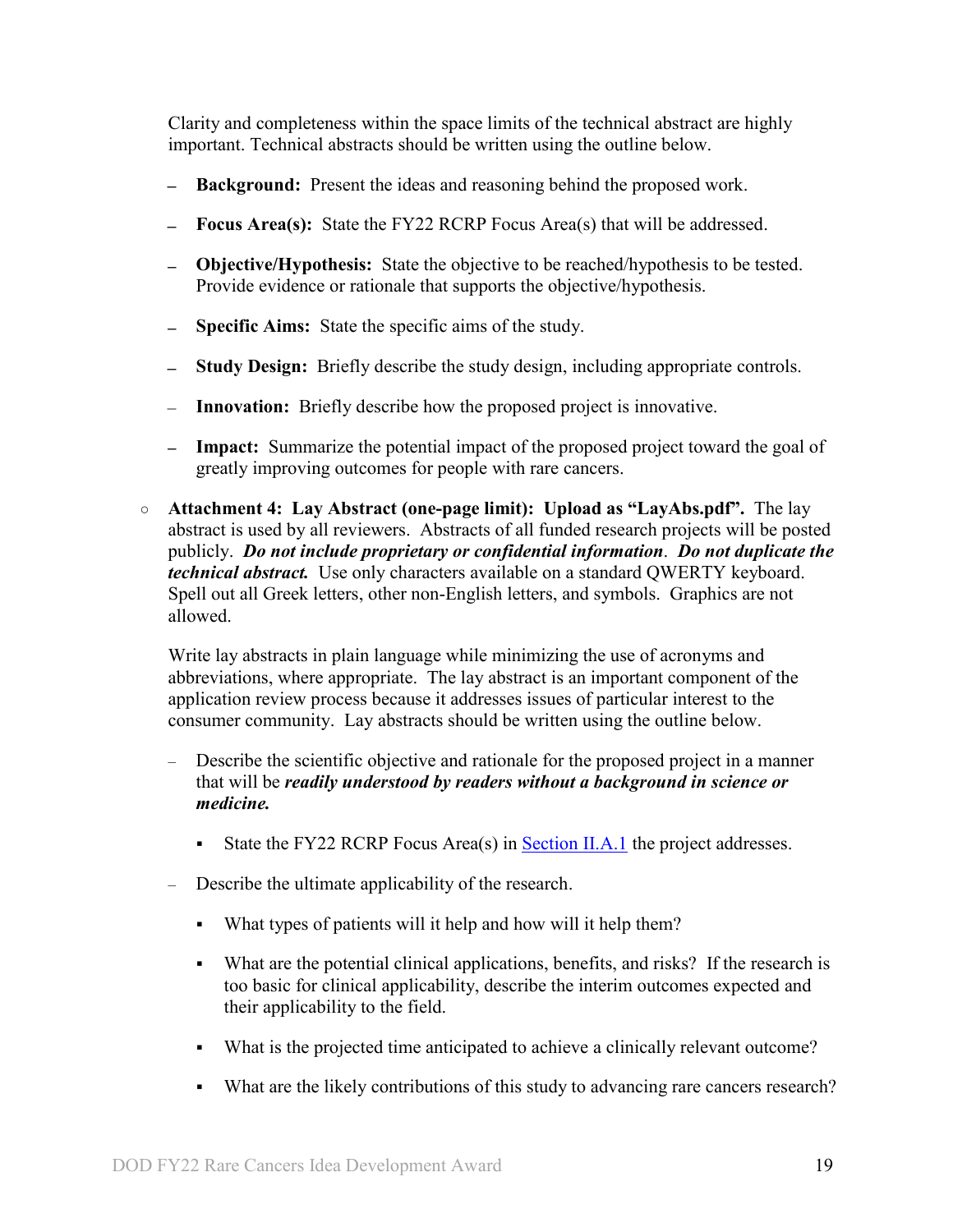○ **Attachment 5: Statement of Work (three-page limit): Upload as "SOW.pdf".** The suggested Statement of Work (SOW) format and examples specific to different types of research projects are available on the eBRAP "Funding Opportunities & Forms" web page [\(https://ebrap.org/eBRAP/public/Program.htm\)](https://ebrap.org/eBRAP/public/Program.htm). Recommended strategies for assembling the SOW can be found at [https://ebrap.org/eBRAP/public/Program.htm.](https://ebrap.org/eBRAP/public/Program.htm)

For the Idea Development Award mechanism, refer to the "*Suggested SOW Strategy Generic Research*" document for guidance on preparing the SOW and use the blank SOW format titled "Suggested SOW Format". The SOW must be in PDF format prior to attaching.

- **Attachment 6: Impact Statement (one-page limit): Upload as "Impact.pdf".** *The Impact Statement should be written in plain language for lay persons.* Explain in detail why the proposed research project is important, using the following headings:
	- State explicitly how the proposed work addresses a critical component of at least one of the FY22 RCRP Focus Areas in [Section II.A.1.](#page-2-2)
	- Explain why the proposed research project is important to understanding the causes and progression of the rare cancer and/or to realizing improvements in outcomes for people with rare cancers.
	- Describe how the proposed research will make an impact on cancer research and/or patient outcomes and how it benefits those affected by the cancer. The relevance of all research including basic research should relate to the outcomes.
- **Attachment 7: Innovation Statement (one-page limit): Upload as "Innovation.pdf".**  Describe how the proposed work is innovative. Research deemed innovative may introduce a new paradigm, challenge current paradigms, look at existing problems from new perspectives, or exhibit other uniquely creative qualities in the following ways: in concept or question, research methods or technologies, adaptations of existing methods or technologies, or other ways. Describe how the proposed research represents more than an incremental advance beyond ongoing research as represented by preliminary data presented and/or published data.
- **Attachment 8: Justification Statement (one-page limit): Upload as "Justification.pdf" (for programmatic review only).** Describe how the cancer or cancer subtype is defined as rare under the definition of the *[RCRP \(incidence rate of 6 or](https://cdmrp.army.mil/rcrp/default)  [less persons per 100,000 per year\)](https://cdmrp.army.mil/rcrp/default)*, including citations on incidence rates, mortality, and status of disease research.
- **Attachment 9: Representations, if applicable (extramural submissions only): Upload as "RequiredReps.pdf".** All extramural applicants must complete and submit the Required Representations template available on eBRAP [\(https://ebrap.org/eBRAP/](https://ebrap.org/eBRAP/public/Program.htm) [public/Program.htm\)](https://ebrap.org/eBRAP/public/Program.htm). For more information, see the General Application Instructions, Appendix 5, Section B, Representations.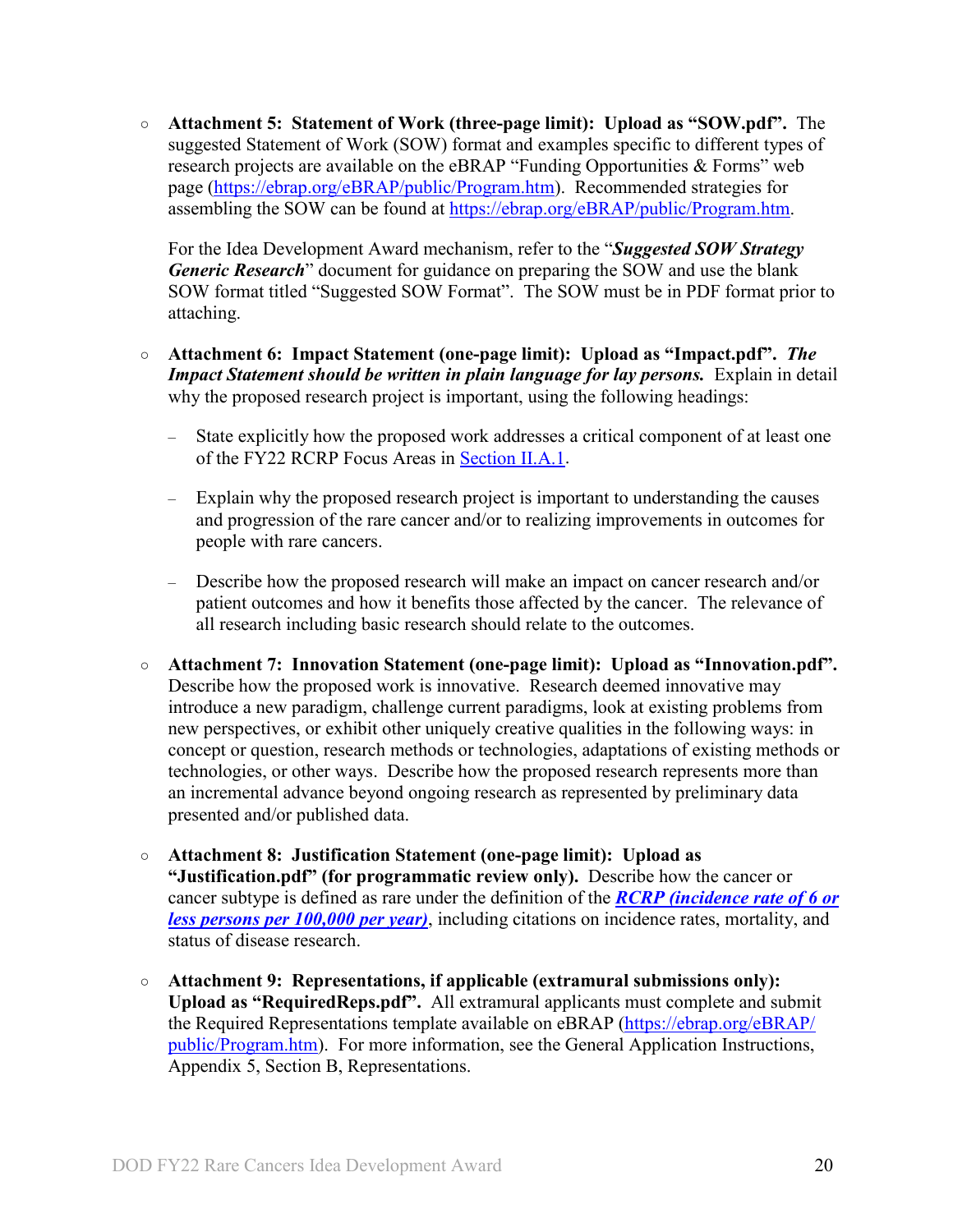<span id="page-20-2"></span>○ **Attachment 10: Suggested Collaborating DOD Military Facility Budget Format, if applicable: Upload as "MFBudget.pdf".** If a military facility (Military Health System facility, research laboratory, medical treatment facility, dental treatment facility, or a DOD activity embedded with a civilian medical center) will be a collaborator in performance of the project, complete a separate budget, using "Suggested Collaborating DOD Military Facility Budget Format", available for download on the eBRAP "Funding Opportunities & Forms" web page [https://ebrap.org/eBRAP/public/Program.htm\)](https://ebrap.org/eBRAP/public/Program.htm), including a budget justification, for each military facility as instructed. The costs per year should be included on the Grants.gov Research & Related Budget Form under subaward costs. Refer to the General Application Instructions, Section III.A.8, for detailed information.

### • **Extramural and Intramural Applications**

To evaluate compliance with Title IX of the Education Amendments of 1972 (20 USC 1681[a] et seq.), the DOD is collecting certain demographic and career information to be able to assess the success rates of women who are proposed for key roles in applications in science, technology, engineering, and/or mathematics (STEM) disciplines. To enable this assessment, each application must include the following forms completed as indicated.

<span id="page-20-0"></span>**Research & Related Personal Data:** For extramural submissions (via Grants.gov), refer to the General Application Instructions, Section III.A.3, and for intramural submissions (via eBRAP), refer to the General Application Instructions, Section IV.A.2, for detailed information.

<span id="page-20-1"></span>**Research & Related Senior/Key Person Profile (Expanded):** For extramural submissions (via Grants.gov), refer to the General Application Instructions, Section III.A.4, and for intramural submissions (via eBRAP), refer to the General Application Instructions, Section IV.A.3, for detailed information.

- PI Biographical Sketch (five-page limit): Upload as "Biosketch\_LastName.pdf". The suggested biographical sketch format is available on the "Funding Opportunities  $\&$ Forms" web page [\(https://ebrap.org/eBRAP/public/Program.htm\)](https://ebrap.org/eBRAP/public/Program.htm) in eBRAP. The National Institutes of Health Biographical Sketch may also be used. All biographical sketches should be submitted in uneditable PDF format.
- PI Previous/Current/Pending Support (no page limit): Upload as "Support\_LastName.pdf".
	- For extramural submissions, refer to the General Application Instructions, Section III.A.4, for detailed information.
	- For intramural submissions, refer to the General Application Instructions, Section IV.A.3, for detailed information.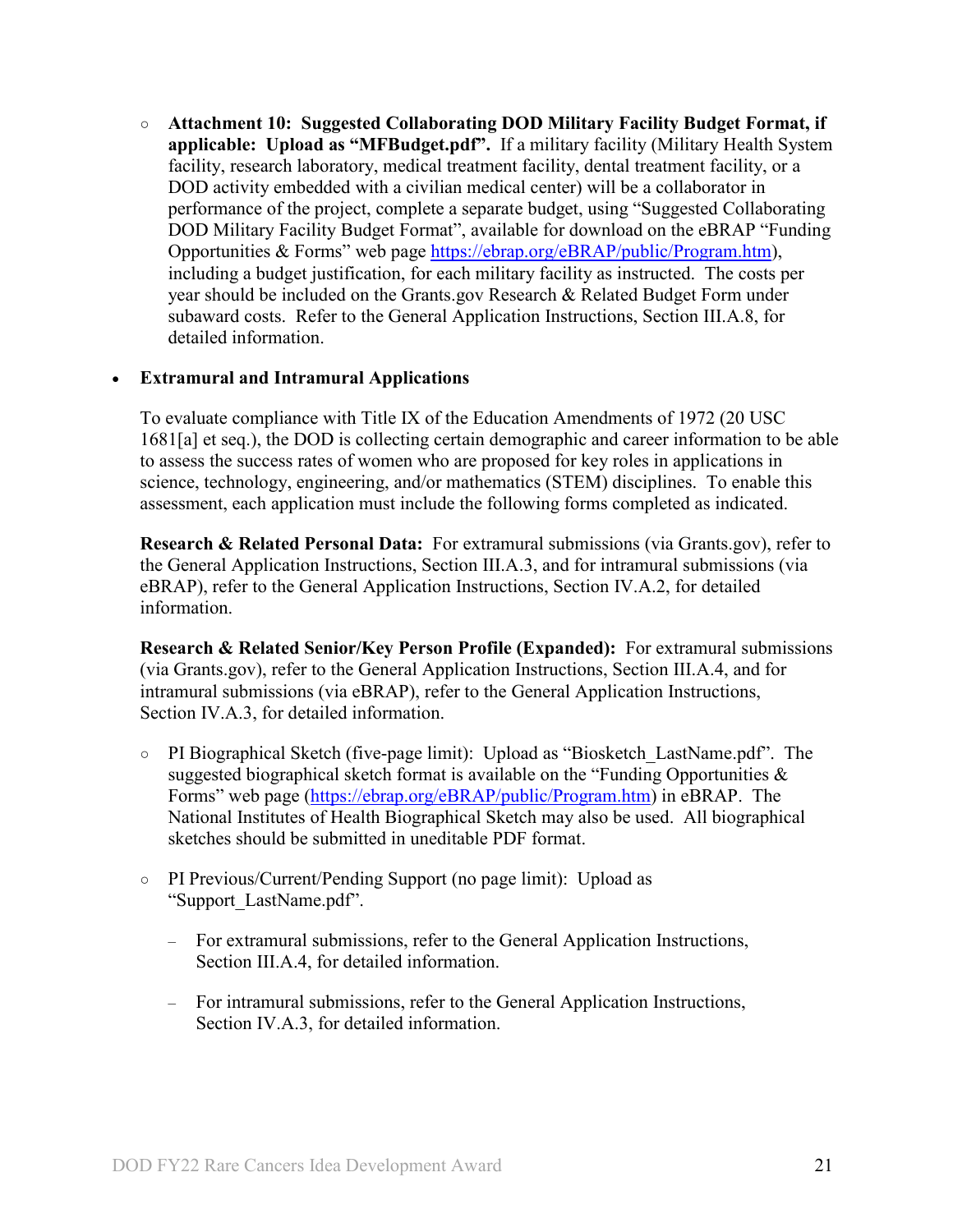- Key Personnel Biographical Sketches (five-page limit each): Upload as "Biosketch\_LastName.pdf".
- Key Personnel Previous/Current/Pending Support (no page limit): Upload as "Support\_LastName.pdf".

<span id="page-21-1"></span>**Research & Related Budget:** For extramural submissions (via Grants.gov), refer to the General Application Instructions, Section III.A.5, and for intramural submissions (via eBRAP), refer to the General Application Instructions, Section IV.A.4, for detailed information.

**Budget Justification (no page limit): Upload as "BudgetJustification.pdf".** The budget justification for the entire period of performance must be uploaded to the Research & Related Budget after completion of the budget for Period 1.

<span id="page-21-2"></span>**Project/Performance Site Location(s) Form:** For extramural submissions (via Grants.gov), refer to the General Application Instructions, Section III.A.6, and for intramural submissions (via eBRAP), refer to the General Application Instructions, Section IV.A.5, for detailed information.

### • **Extramural Applications Only**

<span id="page-21-3"></span>**Research & Related Subaward Budget Attachment(s) Form (if applicable):** Refer to the General Application Instructions, Section III.A.7, for detailed information.

- **Extramural Subaward:** Complete the Research & Related Subaward Budget Form through Grants.gov. (Refer to the General Application Instructions, Section III.A.7, for detailed information.) Verify subaward budget(s) and budget justification forms are present in eBRAP during the application verification period. If these components are missing, upload them to eBRAP before the end of the application verification period.
- **Intramural DOD Collaborator(s):** Complete the "Suggested Collaborating DOD Military Facility Budget Format" and upload to Grants.gov attachment form as [Attachment 10.](#page-20-2) (Refer to the General Application Instructions, Section IV.A.4, for detailed information.) Each Intramural DOD Collaborator should include costs per year on the Grants.gov Research & Related Budget Form under subaward costs.

### <span id="page-21-0"></span>**II.D.3. Unique Entity Identifier (UEI) and System for Award Management (SAM)**

The applicant organization must be registered as an entity in SAM [\(https://www.sam.gov/SAM/\)](https://www.sam.gov/SAM/) and receive confirmation of an "Active" status before submitting an application through Grants.gov. As published in the Federal Register, July 10, 2019, [\(https://www.federalregister.gov/documents/2019/07/10/2019-14665/unique-entity-id-standard](https://www.federalregister.gov/documents/2019/07/10/2019-14665/unique-entity-id-standard-for-awards-management)[for-awards-management\)](https://www.federalregister.gov/documents/2019/07/10/2019-14665/unique-entity-id-standard-for-awards-management), the UEI for awards management generated through SAM will be used instead of the Data Universal Numbering System (DUNS) number as of April 2022. *All federal awards including, but not limited to, contracts, grants, and cooperative agreements will use the UEI.* USAMRDC will transition to use of the UEI beginning with FY22 announcements and utilize the latest SF424, which includes the UEI. The DUNS will no longer be accepted.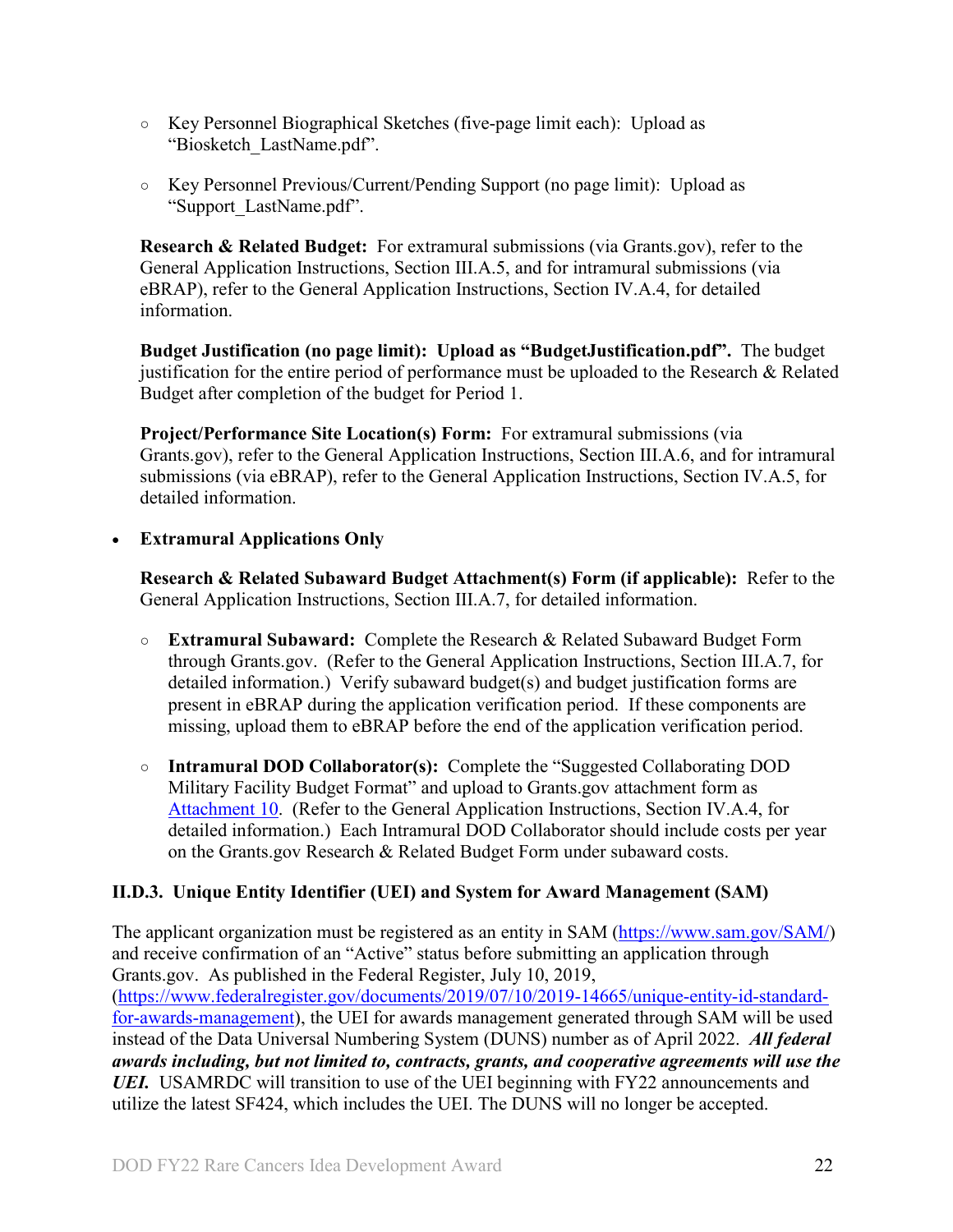Applicant organizations will not go to a third-party website to obtain an identifier. During the transition, your SAM registration will automatically be assigned a new UEI displayed in SAM. (For more information, visit the General Services Administration: [https://www.gsa.gov/about](https://www.gsa.gov/about-us/organization/federal-acquisition-service/office-of-systems-management/integrated-award-environment-iae/iae-information-kit/unique-entity-identifier-update)[us/organization/federal-acquisition-service/office-of-systems-management/integrated-award](https://www.gsa.gov/about-us/organization/federal-acquisition-service/office-of-systems-management/integrated-award-environment-iae/iae-information-kit/unique-entity-identifier-update)[environment-iae/iae-information-kit/unique-entity-identifier-update.](https://www.gsa.gov/about-us/organization/federal-acquisition-service/office-of-systems-management/integrated-award-environment-iae/iae-information-kit/unique-entity-identifier-update)) Current SAM.gov registrants are assigned their UEI and can view it within SAM.gov. *Authorized Organizational Representatives with existing eBRAP accounts should update their organizational profile to include the UEI prior to submission of the full application to Grant.gov (see Section II.D.4, Submission Dates and Times below).* Refer to the General Application Instructions, Section III, for further information regarding Grants.gov requirements.

# <span id="page-22-0"></span>**II.D.4. Submission Dates and Times**

All submission dates and times are indicated in [Section I, Overview of the Funding Opportunity.](#page-0-1) Pre-application and application submissions are required. The pre-application and application submission process should be started early to avoid missing deadlines. There are no grace periods. Failure to meet either of these deadlines will result in submission rejection.

# <span id="page-22-1"></span>**Applicant Verification of Full Application Submission in eBRAP**

*For Both Extramural and Intramural Applicants:* eBRAP allows an organization's representatives and PIs to view and modify the full application submissions associated with them. Following retrieval and processing of the full application, eBRAP will notify the organizational representatives and PI by email to log into eBRAP to review, modify, and verify the full application submission. eBRAP will validate full application files against the specific program announcement requirements, and discrepancies will be noted in an email to the PI and in the "Full Application Files" tab in eBRAP. eBRAP does not confirm the accuracy of file content. Application viewing, modification, and verification in eBRAP are strongly recommended, but not required. It is the applicant's responsibility to review all application components and ensure proper ordering as specified in the program announcement. *If either the Project Narrative or the budget fails eBRAP validation or needs to be modified, an updated full application package must be submitted prior to the application submission deadline. The Project Narrative and Research & Related Budget Form cannot be changed after the application submission deadline.* Other application components may be changed until the end of the [application verification period.](#page-0-0) Verify that subaward budget(s) and budget justification forms are present in eBRAP during the application verification period. If these components are missing, upload them to eBRAP before the end of the application verification period. After the end of the application verification period, the full application cannot be modified.

*Extramural Submission:* The full application package submitted to Grants.gov may be viewed and modified in eBRAP until the end of the application verification period. During the application verification period, the full application package, *with the exception of the Project Narrative and Budget Form,* may be modified.

*Intramural DOD Submission:* After eBRAP has processed the full application, the organizational Resource Manager/Comptroller/Task Area Manager or equivalent Business Official and PI will receive email notification of the status and will be able to view and modify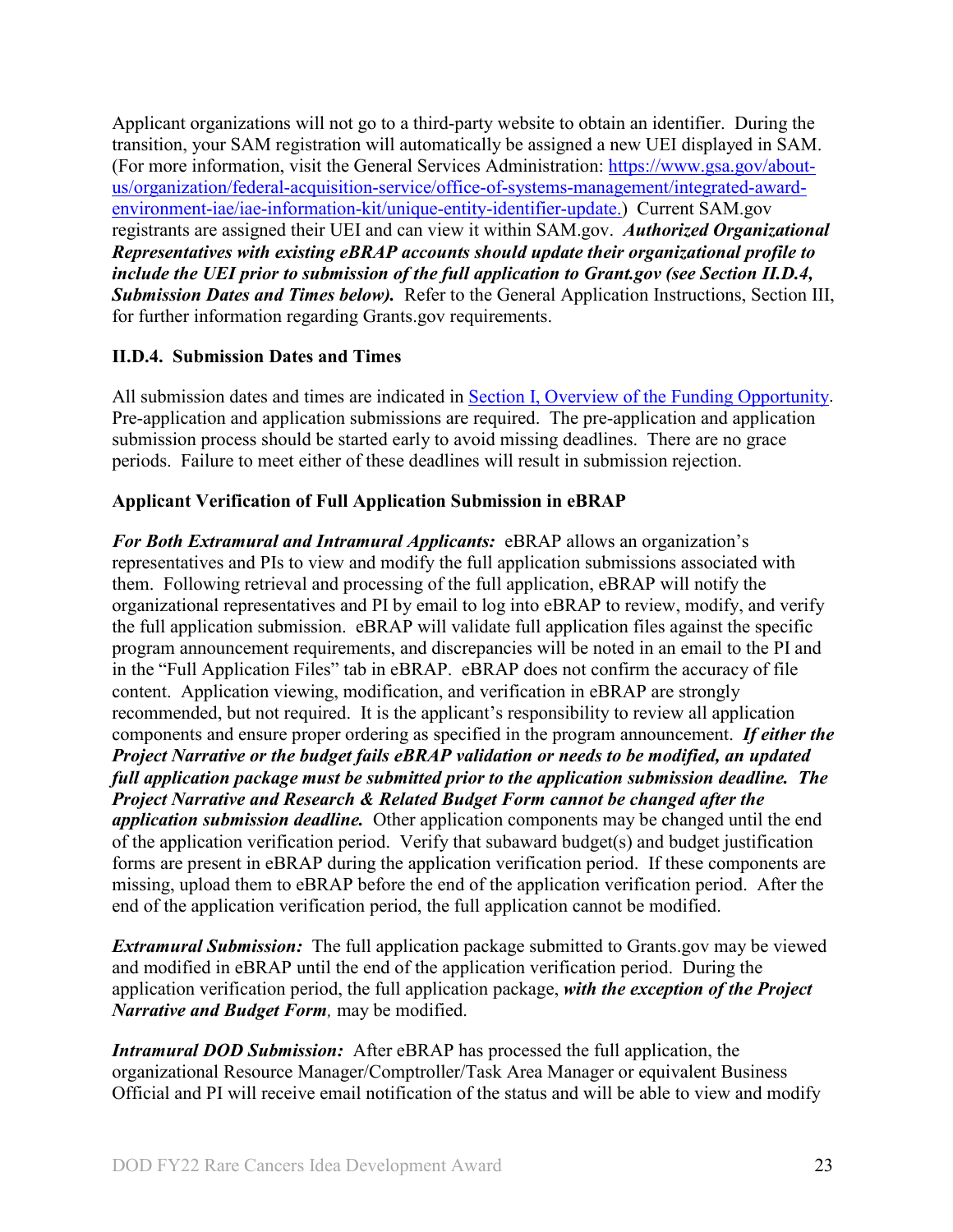application components in eBRAP. During the application verification period, the full application package, *with the exception of the Project Narrative and Budget Form*, may be modified. The Resource Manager/Comptroller/Task Area Manager or equivalent Business Official should log into eBRAP to review and to approve the application package prior to the application verification deadline.

*For All Submissions:* Verify that subaward budget(s) with budget justification are present in eBRAP during the application verification period. If these components are missing, upload them to eBRAP before the end of the application verification period.

### <span id="page-23-0"></span>**II.D.5. Funding Restrictions**

The maximum period of performance is **3** years.

The anticipated direct costs budgeted for the entire period of performance will not exceed **\$350,000**. If indirect cost rates have been negotiated, indirect costs are to be budgeted in accordance with the organization's negotiated rate. No budget will be approved by the government exceeding **\$350,000** direct costs or using an indirect cost rate exceeding the organization's negotiated rate.

All direct and indirect costs of any subaward or contract must be included in the total direct costs of the primary award.

The applicant may request the entire maximum funding amount for a project that may have a period of performance less than the maximum **3** years.

For this award mechanism, direct costs may be requested for (not all-inclusive):

- Travel in support of multidisciplinary collaborations.
- Costs for one investigator to travel to one scientific/technical meeting per year. The intent of travel costs to a scientific/technical meeting is to present project information or disseminate project results of the FY22 RCRP Idea Development Award.

Must not be requested for:

• Clinical trial costs

For extramural awards with an intragovernmental component, direct transfer of funds from an extramural award recipient to a DOD or other federal agency is not allowed except under very limited circumstances. Funding to intramural DOD and other federal agencies will be managed through a direct funds transfer. Intramural applicants are responsible for coordinating through their agency's procedures the use of contractual or assistance funding awards or other appropriate agreements to support extramural collaborators.

Refer to the General Application Instructions, Section III.A.5, for budget regulations and instructions for the Research & Related Budget. *For federal agencies or organizations*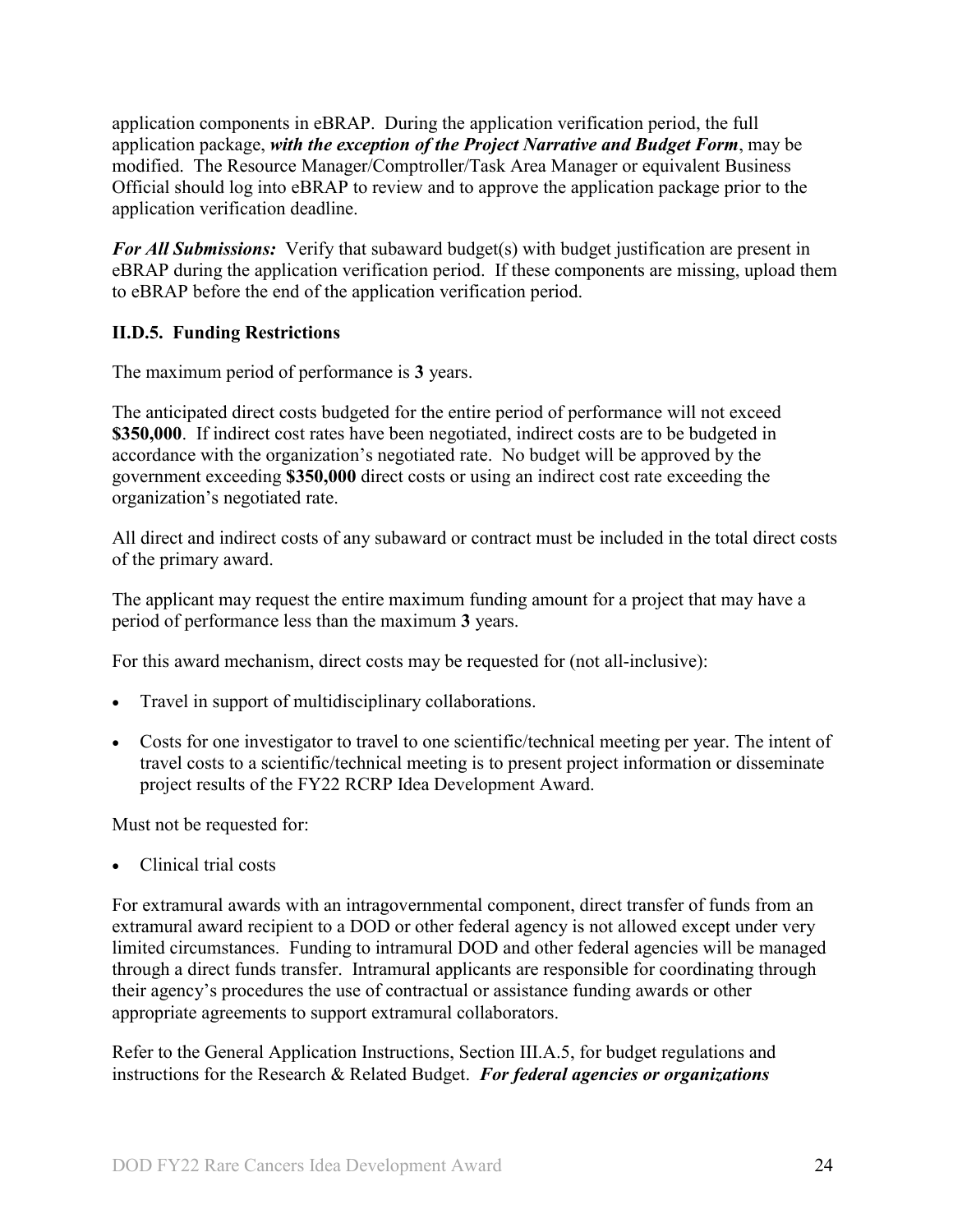*collaborating with federal agencies, budget restrictions apply as are noted in the General Application Instructions, Section III.A.5***.**

### <span id="page-24-0"></span>**II.D.6. Other Submission Requirements**

Refer to the General Application Instructions, Appendix 4, for detailed formatting guidelines.

#### <span id="page-24-1"></span>**II.E. Application Review Information**

#### <span id="page-24-2"></span>**II.E.1. Criteria**

#### **II.E.1.a. Peer Review**

To determine technical merit, all applications will be evaluated according to the following **scored criteria**, which are of equal importance:

#### • **Innovation**

- $\circ$  In the realm of rare cancer field, how well the research proposes new paradigms, challenges existing paradigms, looks at existing problems from new perspectives or is otherwise highly creative in one or more of the following ways: concept or question, research methods or technologies, adaptations of existing methods or technologies from other fields/cancer research to rare cancer research, or other ways.
- In the realm of rare cancer field, how well the proposed research represents more than an incremental advance upon published data and/or preliminary data presented.

#### • **Impact**

- How explicitly the application stated the proposed work addresses a critical component in at least one of the FY22 RCRP Focus Areas in [Section II.A.1.](#page-2-2)
- How well the application clearly articulates the importance of understanding this research to the causes and progression of the cancer and/or realizing improvements in outcomes for people with rare cancer.
- To what extent the proposed research will make an impact on rare cancer research and/or patient outcomes and how it will benefit those affected by the cancer.
- If the research is basic in nature, how well potential benefit to those affected by the cancer is described.

#### • **Research Strategy and Feasibility**

○ How well the scientific rationale supports the project and its feasibility as demonstrated by a critical review and analysis of the literature, relevant preliminary data, and logical reasoning.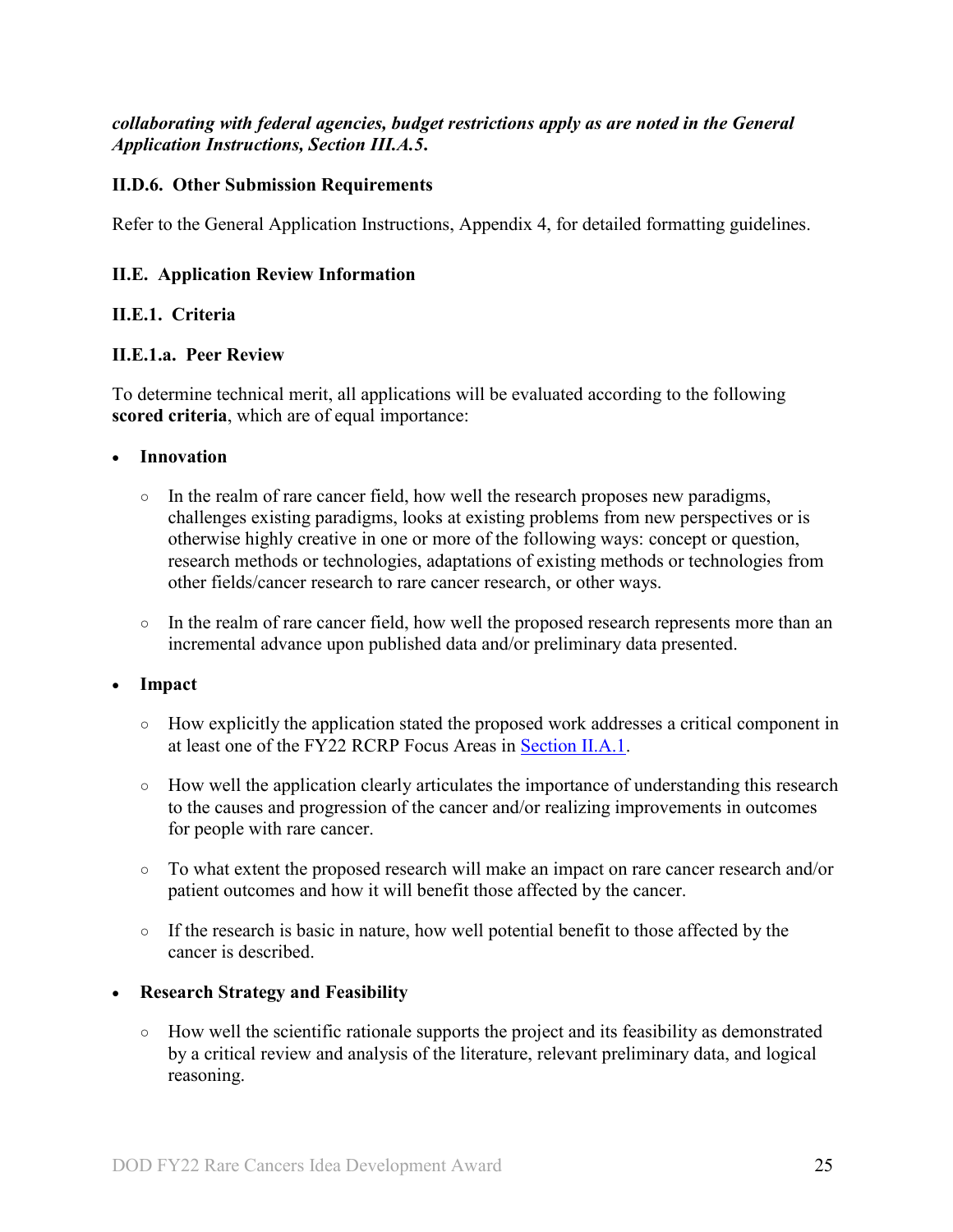- How well the hypotheses or objectives, aims, experimental design, methods, and analyses are developed.
- How well the data collected is described and whether the analysis is consistent with the study objectives.
- How well the data collection and statistical analysis plan, rationale for the statistical methodology, and power analysis (if applicable), are described.
- If applicable, whether data will be appropriately reported and documented to support a regulatory filing with the FDA or international regulatory agency.
- If animal studies are included, how well they are designed in accordance with the ARRIVE guidelines 2.0 to achieve reproducible and rigorous results, including the choice of model and the endpoints/outcomes to be measured.
- If human subjects or human biological samples will be used, how well the plan for the recruitment of subjects or the acquisition of samples is justified and appropriate to accomplish the proposed work.
- If clinical research is proposed, whether the strategy for the inclusion of women and minorities and distribution of proposed enrollment are appropriate for the proposed research.
- How well the application acknowledges potential problems and addresses alternative approaches.

### • **Personnel**

- Based on the budget and budget justification, the degree to which the levels of effort by the PI and other key personnel are appropriate to ensure the success of this research effort.
- Based on the biographical sketches, how well the PI's record of accomplishment demonstrates their potential/ability to accomplish the proposed work.

In addition, the following **unscored criteria** will also contribute to the overall evaluation of the application:

### • **Budget**

- Whether the **direct** costs exceed the allowable direct costs as published in the program announcement.
- Whether the budget is appropriate for the proposed research.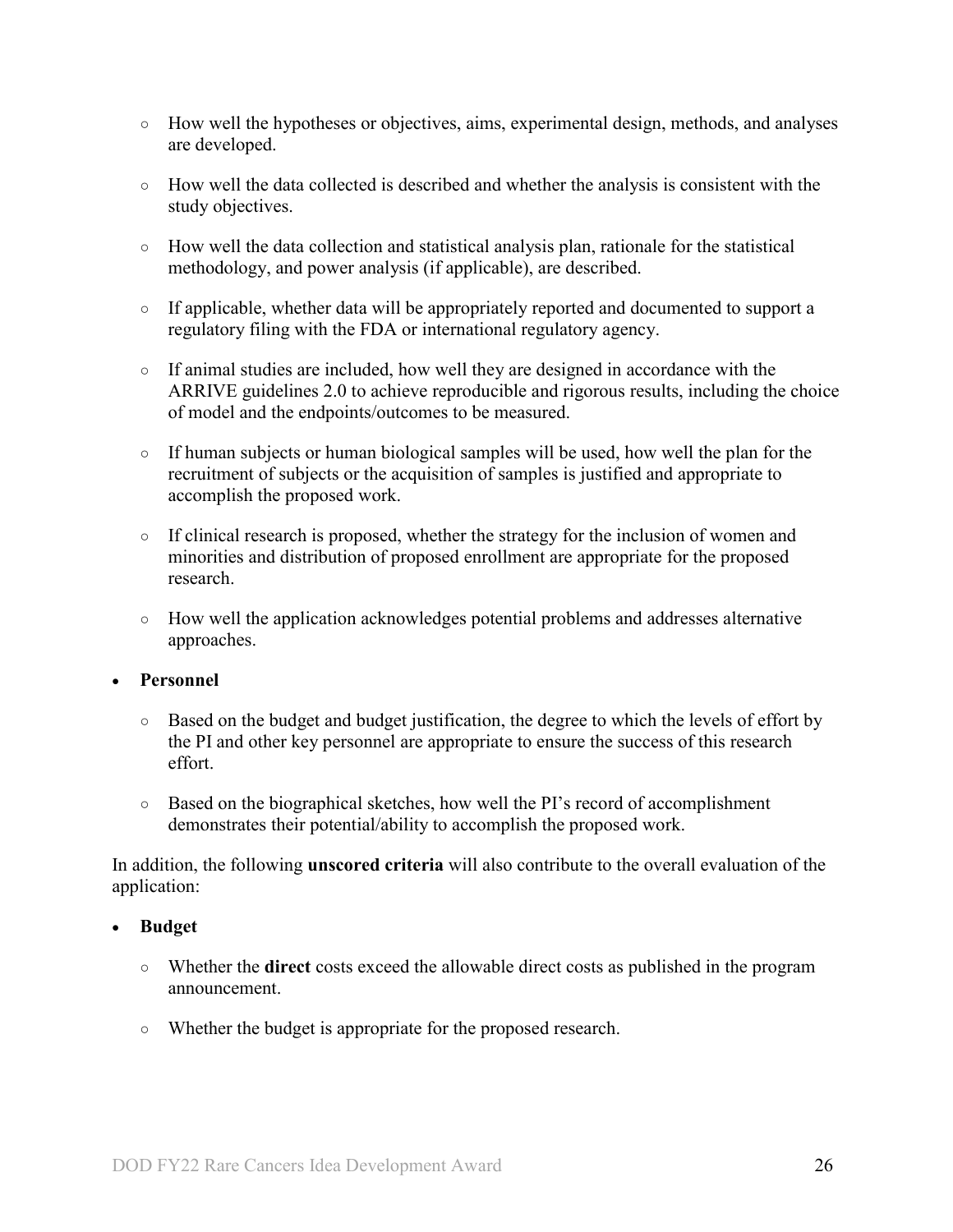### • **Environment**

- How well the scientific environment supports research requirements and resources (including collaborative arrangements).
- To what degree the quality and extent of organizational support are appropriate.
- If applicable, to what degree the intellectual and material property plan is appropriate.

#### • **Application Presentation**

 $\circ$  To what extent the writing, clarity, and presentation of the application components influence the review.

#### <span id="page-26-1"></span>**II.E.1.b. Programmatic Review**

To make funding recommendations and select the application(s) that, individually or collectively, will best achieve the program objectives, the following criteria are used by programmatic reviewers:

- Ratings and evaluations of the peer reviewers
- Relevance to the mission of the DHP and FY22 RCRP, as evidenced by the following:
	- Adherence to the intent of the award mechanism
	- Program portfolio composition
	- Relative impact and innovation
	- Relevance of the study to the FY22 RCRP definition of rare cancers as described in [Section II.A.](#page-2-3)

### <span id="page-26-0"></span>**II.E.2. Application Review and Selection Process**

All applications are evaluated by scientists, clinicians, and consumers in a two-tier review process. The first tier is **peer review**, the evaluation of applications against established criteria to determine technical merit, where each application is assessed for its own merit, independent of other applications. The second tier is **programmatic review**, a comparison-based process in which applications with high scientific and technical merit are further evaluated for programmatic relevance. Final recommendations for funding are made to the Commanding General, USAMRDC. *The highest-scoring applications from the first tier of review are not automatically recommended for funding. Funding recommendations depend on various factors as described in Section [II.E.1.b, Programmatic Review.](#page-26-1)* Additional information about the two-tier process used by the CDMRP can be found at [https://cdmrp.army.mil/about/2tierRevProcess.](http://cdmrp.army.mil/about/2tierRevProcess) An information paper describing the funding recommendations and review process for the award mechanisms for the RCRP will be provided

to the PI and posted on the CDMRP website.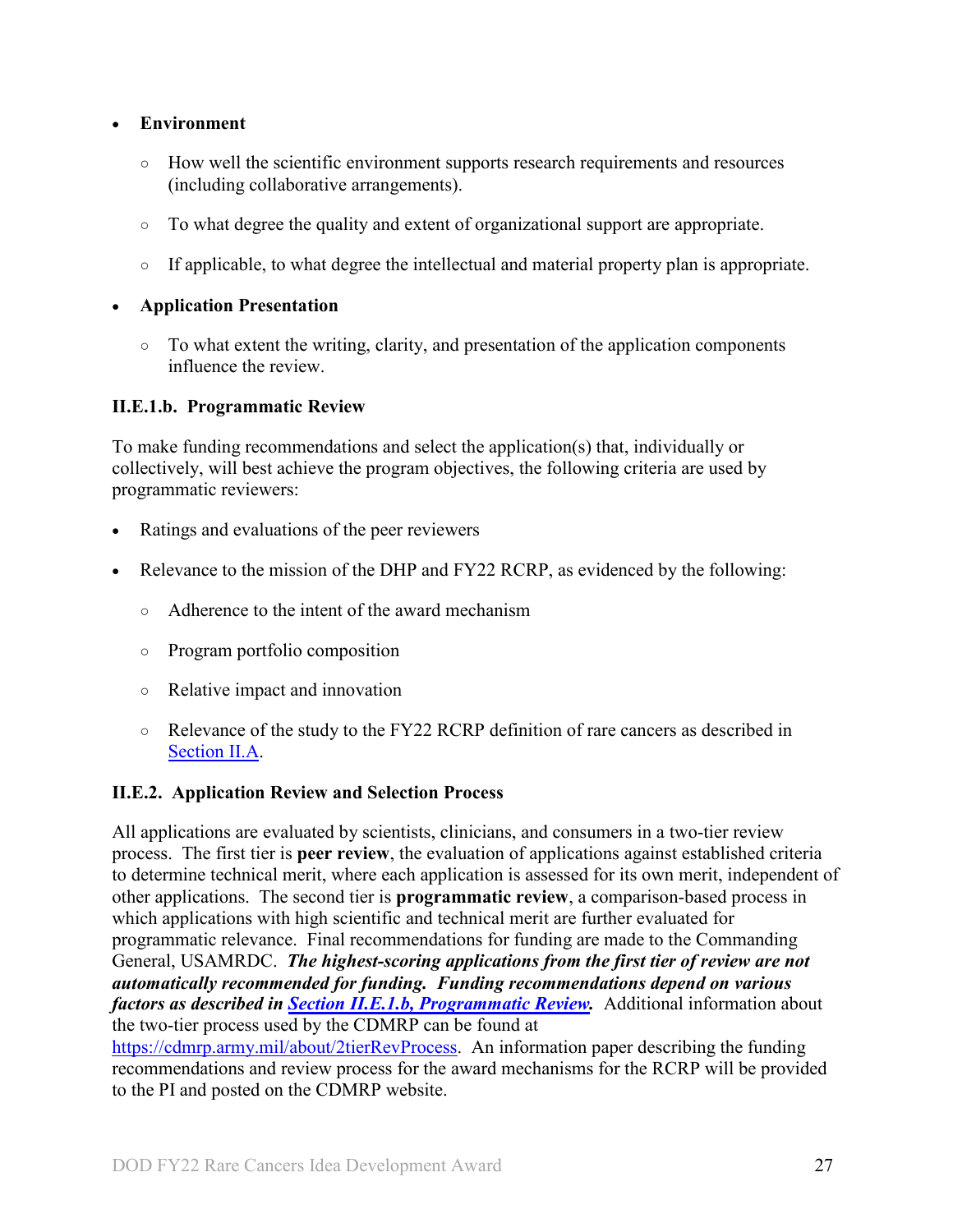All CDMRP review processes are conducted confidentially to maintain the integrity of the meritbased selection process. Panel members sign a statement declaring that application and evaluation information will not be disclosed outside the panel. Violations of confidentiality can result in the dissolving of a panel(s) and other corrective actions. In addition, personnel at the applicant or collaborating organizations are prohibited from contacting persons involved in the review and approval process to gain protected evaluation information or to influence the evaluation process. Violations of these prohibitions will result in the administrative withdrawal of the organization's application. Violations by panel members or applicants that compromise the confidentiality of the review and approval process may also result in suspension or debarment from federal awards. Furthermore, the unauthorized disclosure of confidential information of one party to another third party is a crime in accordance with 18 USC 1905.

### <span id="page-27-0"></span>**II.E.3. Integrity and Performance Information**

Prior to making an assistance agreement award where the federal share is expected to exceed the simplified acquisition threshold, as defined in 2 CFR 200.1, over the period of performance, the federal awarding agency is required to review and consider any information about the applicant that is available in the Federal Awardee Performance and Integrity Information System (FAPIIS).

An applicant organization may review FAPIIS, accessible through SAM, and submit comments to FAPIIS on any information about the organization that a federal awarding agency previously entered and is currently available in FAPIIS.

The federal awarding agency will consider any comments by the applicant, in addition to other information in the designated integrity and performance system, in making a judgment about the applicant's integrity, business ethics, and record of performance under federal awards when determining a recipient's qualification prior to award, according to the qualification standards of the Department of Defense Grant and Agreement Regulations (DoDGARs), Section 22.415.

### <span id="page-27-1"></span>**II.E.4. Anticipated Announcement and Federal Award Dates**

All application review dates and times are indicated in Section I, Overview of the Funding [Opportunity.](#page-0-1)

Each PI and organization will receive email notification of posting of the funding recommendation in eBRAP. Each PI will receive a peer review summary statement on the strengths and weaknesses of the application.

### <span id="page-27-2"></span>**II.F. Federal Award Administration Information**

### <span id="page-27-3"></span>**II.F.1. Federal Award Notices**

Awards supported with FY22 funds are anticipated to be made no later than September 30, 2023. Refer to the General Application Instructions, Appendix 2, for additional award administration information.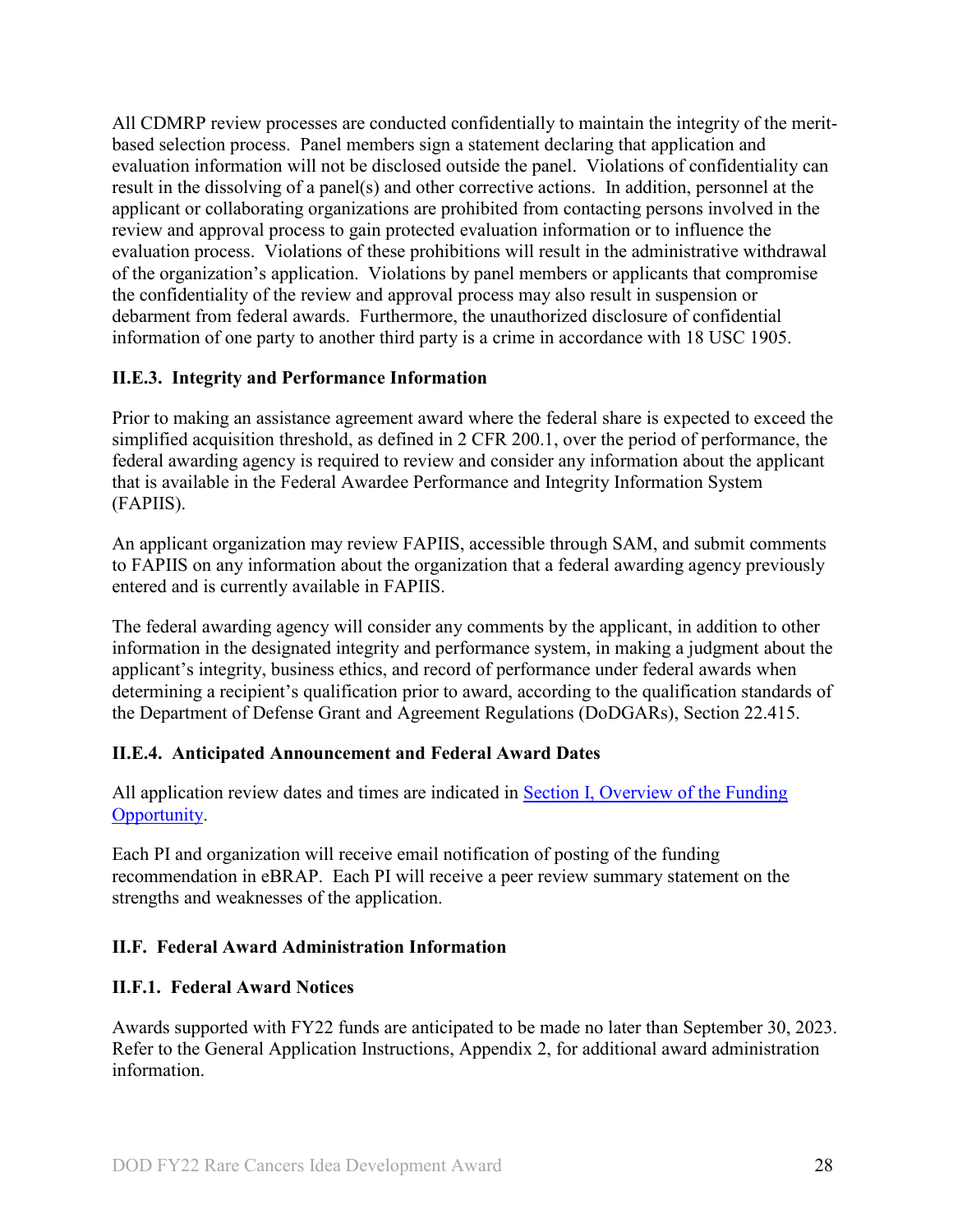After email notification of application review results through eBRAP, and if selected for funding, a representative from the USAMRAA will contact the Business Official authorized to negotiate on behalf of the PI's organization.

**Pre-Award Costs:** An institution of higher education, hospital, or non-profit organization may, at its own risk and without the government's prior approval, incur obligations and expenditures to cover costs up to 90 days before the beginning date of the initial budget period of a new award. Refer to the General Application Instructions, Section III.A.5.

*Only an appointed USAMRAA Grants Officer may obligate the government to the expenditure of funds.* No commitment on the part of the government should be inferred from discussions with any other individual. **The award document signed by the Grants Officer is the official authorizing document.**

Federal Government Organizations: Funding made to federal government organizations (to include intramural DOD organizations) will be executed through the Military Interdepartmental Purchase Request (MIPR) or Funding Authorization Document (FAD) process. Transfer of funds is contingent upon appropriate safety and administrative approvals. Intramural applicants and collaborators are reminded to coordinate receipt and commitment of funds through their respective Resource Manager/Task Area Manager/Comptroller or equivalent Business Official.

# **II.F.1.a. PI Changes and Award Transfers**

Unless otherwise restricted, changes in PI or organization will be allowed at the discretion of the USAMRAA Grants Officer, provided the intent of the award mechanism is met.

An organizational transfer of an award will not be allowed in the last year of the (original) period of performance or any extension thereof.

Refer to the General Application Instructions, Appendix 2, Section B, for general information on organization or PI changes.

### <span id="page-28-0"></span>**II.F.2. Administrative and National Policy Requirements**

Applicable requirements in the DoDGARs found in 32 CFR, Chapter I, Subchapter C, and 2 CFR, Chapter XI, apply to grants and cooperative agreements resulting from this program announcement.

Refer to the General Application Instructions, Appendix 2, for general information regarding administrative requirements.

Refer to the General Application Instructions, Appendix 5, for general information regarding national policy requirements.

Refer to full text of the latest DoD [R&D General Terms and Conditions;](https://www.onr.navy.mil/work-with-us/manage-your-award/manage-grant-award/grants-terms-conditions) the [USAMRAA](https://www.usamraa.army.mil/Pages/Resources.aspx)  [General Research Terms and Conditions with Institutions of Higher Education, Hospitals, and](https://www.usamraa.army.mil/Pages/Resources.aspx)  [Non-Profit Organizations: Addendum to the DoD](https://www.usamraa.army.mil/Pages/Resources.aspx) R&D General Terms and Conditions; and the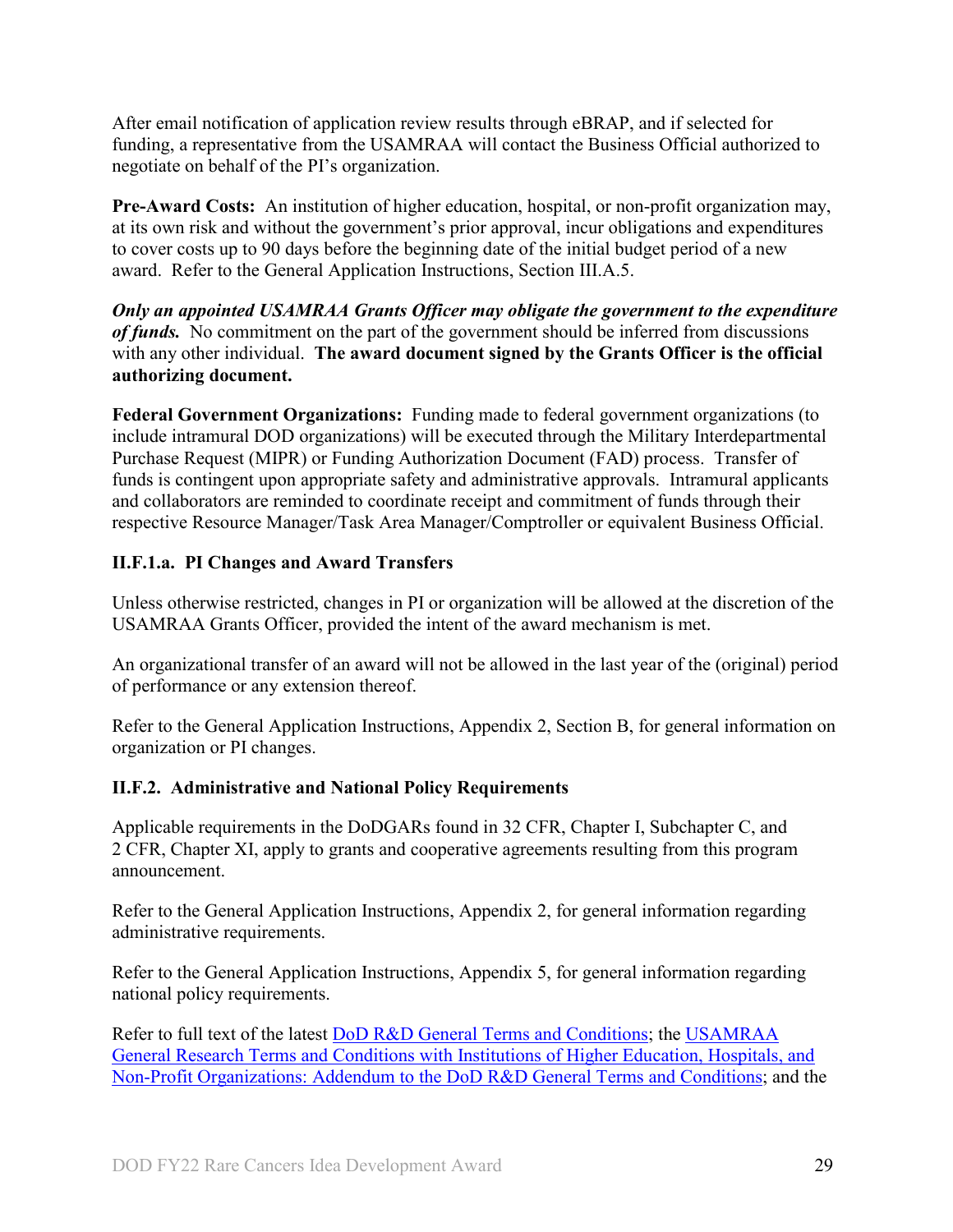[USAMRAA General Research Terms and Conditions with For-Profit Organizations,](https://www.usamraa.army.mil/Pages/Resources.aspx) for further information.

*New Requirement:* Certification Regarding Disclosure of Funding Sources. The proposing entity must comply with Section 223(a) of the William M. (Mac) Thornberry National Defense Authorization Act for Fiscal Year 2021, which requires that the PI, Partnering PIs (if applicable), and all key personnel:

- Certify that the current and pending support provided on the application is current, accurate, and complete;
- Agree to update such disclosure at the request of the agency prior to the award of support and at any subsequent time the agency determines appropriate during the term of the award; and
- Have been made aware of the requirements under Section  $223(a)(1)$  of this Act.

False, fictitious, or fraudulent statements or claims may result in criminal, civil, or administrative penalties (18 USC 1001).

# <span id="page-29-0"></span>**II.F.3. Reporting**

Refer to the General Application Instructions, Appendix 2, Section A, for general information on reporting requirements. *If there are technical reporting requirement delinquencies for any existing USAMRAA-sponsored awards at the applicant organization, no new awards will be issued to the applicant organization until all delinquent reports have been submitted.*

Annual progress reports as well as a final progress report will be required.

The Award Terms and Conditions will specify if more frequent reporting is required.

Award Expiration Transition Plan: An Award Expiration Transition Plan must be submitted with the final progress report. Use the one-page template "Award Expiration Transition Plan," available on the eBRAP "Funding Opportunities  $\&$  Forms" web page [\(https://ebrap.org/eBRAP/public/Program.htm\)](https://ebrap.org/eBRAP/public/Program.htm) under the "Progress Report Formats" section. The Award Expiration Transition Plan must outline if and how the research supported by this award will progress and must include source(s) of funding, either known or pending.

PHS Inclusion Enrollment Reporting Requirement *(only required for clinical research studies)*: Enrollment reporting on the basis of sex/gender, race, and/or ethnicity will be required with each annual and final progress report. The PHS Inclusion Enrollment Report is available on the "Funding Opportunities & Forms" web page [\(https://ebrap.org/eBRAP/public/Program.htm\)](https://ebrap.org/eBRAP/public/Program.htm) in eBRAP.

Awards resulting from this program announcement may entail additional reporting requirements related to recipient integrity and performance matters. Recipient organizations that have federal contract, grant, and cooperative agreement awards with a cumulative total value greater than \$10M are required to provide information to FAPIIS about certain civil, criminal, and administrative proceedings that reached final disposition within the most recent 5-year period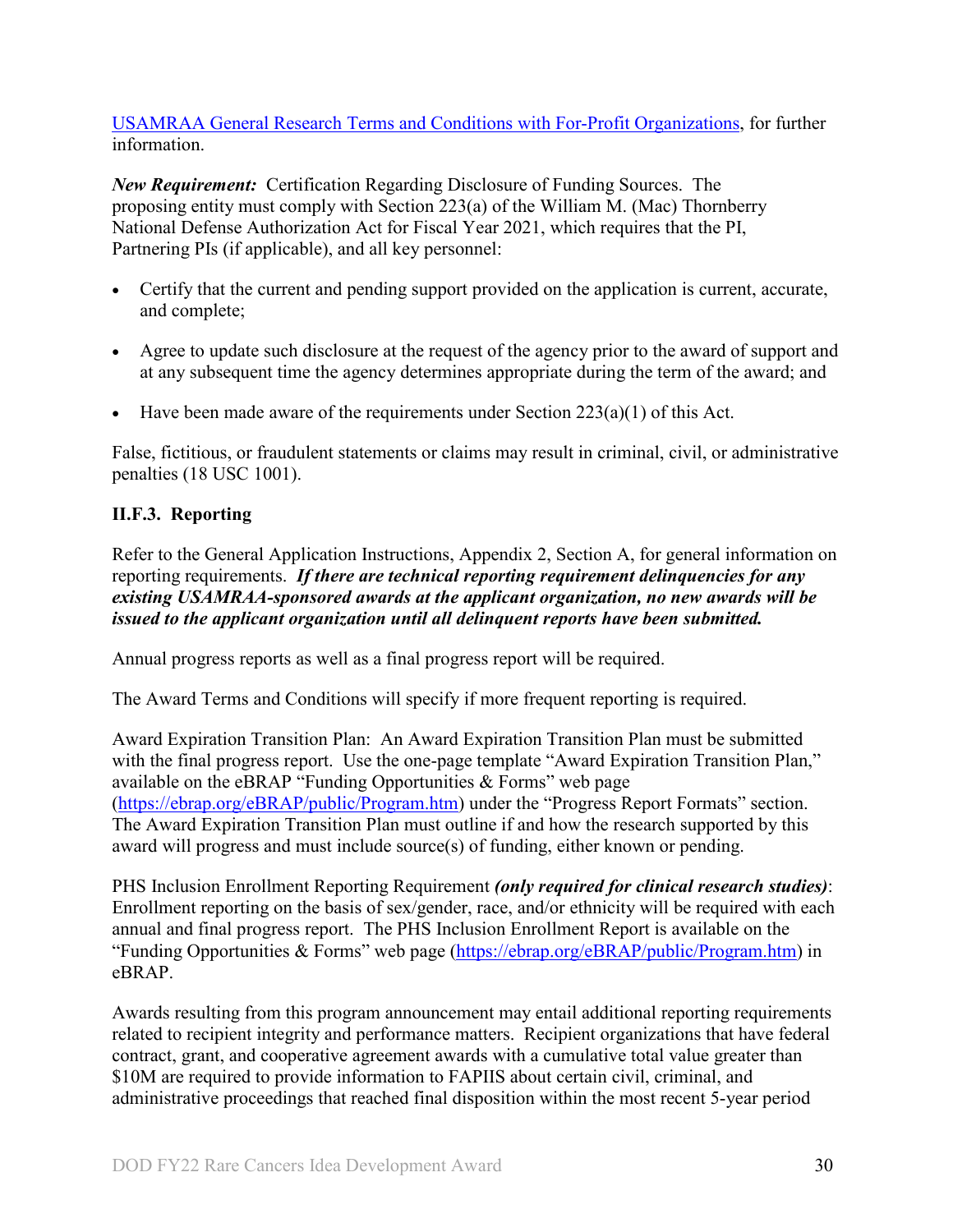and that were connected with performance of a federal award. These recipients are required to disclose, semiannually, information about criminal, civil, and administrative proceedings as specified in the applicable Representations (see General Application Instructions, Appendix 5, Section B).

# <span id="page-30-0"></span>**II.G. Federal Awarding Agency Contacts**

### <span id="page-30-1"></span>**II.G.1. eBRAP Help Desk**

Questions related to program announcement content or submission requirements as well as questions related to the pre-application or intramural application submission through eBRAP should be directed to the eBRAP Help Desk, which is available Monday through Friday from 8:00 a.m. to 5:00 p.m. ET. Response times may vary depending upon the volume of inquiries.

Phone: 301-682-5507

Email: [help@eBRAP.org](mailto:help@eBRAP.org)

#### <span id="page-30-2"></span>**II.G.2. Grants.gov Contact Center**

Questions related to extramural application submission through Grants.gov portal should be directed to the Grants.gov Contact Center, which is available 24 hours a day, 7 days a week (closed on U.S. federal holidays). Note that the eBRAP Help Desk is unable to provide technical assistance with Grants.gov submission.

Phone: 800-518-4726; International 1-606-545-5035

Email: [support@grants.gov](mailto:support@grants.gov)

Sign up on Grants.gov for "send me change notification emails" by following the link on the "Synopsis" page for the program announcement or by responding to the prompt provided by Grants.gov when first downloading the Grants.gov application package. If the Grants.gov application package is updated or changed, the original version of the application package may not be accepted by Grants.gov.

### <span id="page-30-3"></span>**II.H. Other Information**

### <span id="page-30-4"></span>**II.H.1. Program Announcement and General Application Instructions Versions**

Questions related to this program announcement should refer to the program name, the program announcement name, and the program announcement version code 702b. The program announcement numeric version code will match the General Application Instructions version code 702.

### <span id="page-30-5"></span>**II.H.2. Administrative Actions**

After receipt of pre-applications or applications, the following administrative actions may occur: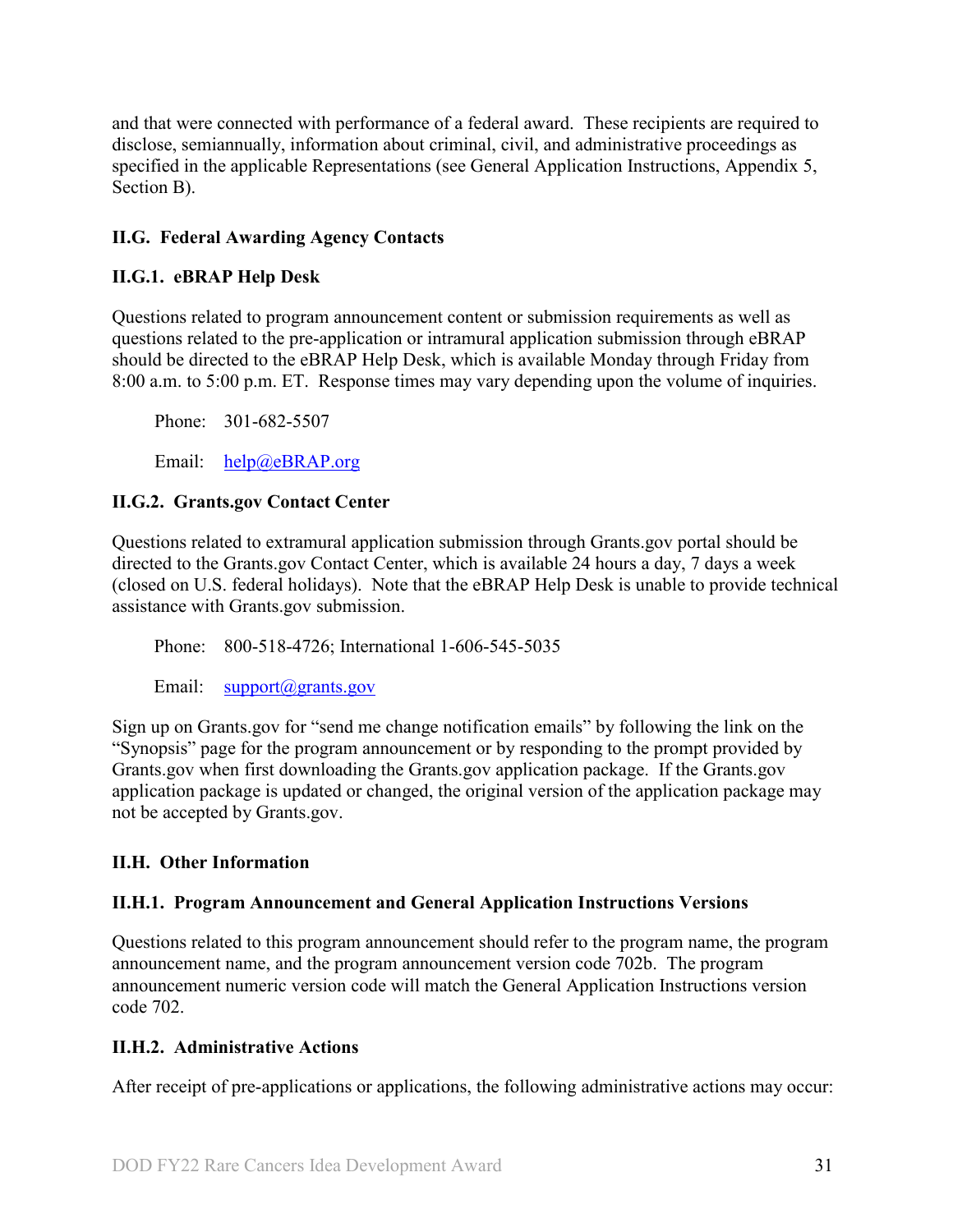### **II.H.2.a. Rejection**

The following will result in administrative rejection of the pre-application:

Preproposal Narrative is missing.

The following will result in administrative rejection of the application:

- Submission of an application for which a letter of invitation was not received.
- Project Narrative exceeds page limit.
- Project Narrative is missing.
- Budget is missing.

#### **II.H.2.b. Modification**

- Pages exceeding the specific limits will be removed prior to review for all documents other than the Project Narrative.
- Documents not requested will be removed.

#### <span id="page-31-0"></span>**II.H.2.c. Withdrawal**

The following may result in administrative withdrawal of the pre-application or application:

- An FY22 RCRP Programmatic Panel member is named as being involved in the research proposed or is found to have assisted in the pre-application or application processes including, but not limited to, concept design, application development, budget preparation, and the development of any supporting documentation. *A list of the FY22 RCRP Programmatic Panel members can be found at<https://cdmrp.army.mil/rcrp/panels/panels22>.*
- The application fails to conform to this program announcement description.
- Inclusion of URLs, with the exception of links in References Cited and Publication and/or Patent Abstract sections.
- Page size is larger than 8.5 inches x 11.0 inches (approximately 21.59 cm x 27.94 cm).
- To preserve the integrity of its peer and programmatic review processes, the CDMRP discourages inclusion of any employee of its review contractors having any role in the preparation, research or other duties for submitted applications. For FY22, the identities of the peer review contractor and the programmatic review contractor may be found at the CDMRP website [\(https://cdmrp.army.mil/about/2tierRevProcess\)](https://cdmrp.army.mil/about/2tierRevProcess). Applications that include names of personnel from either of these companies may be administratively withdrawn.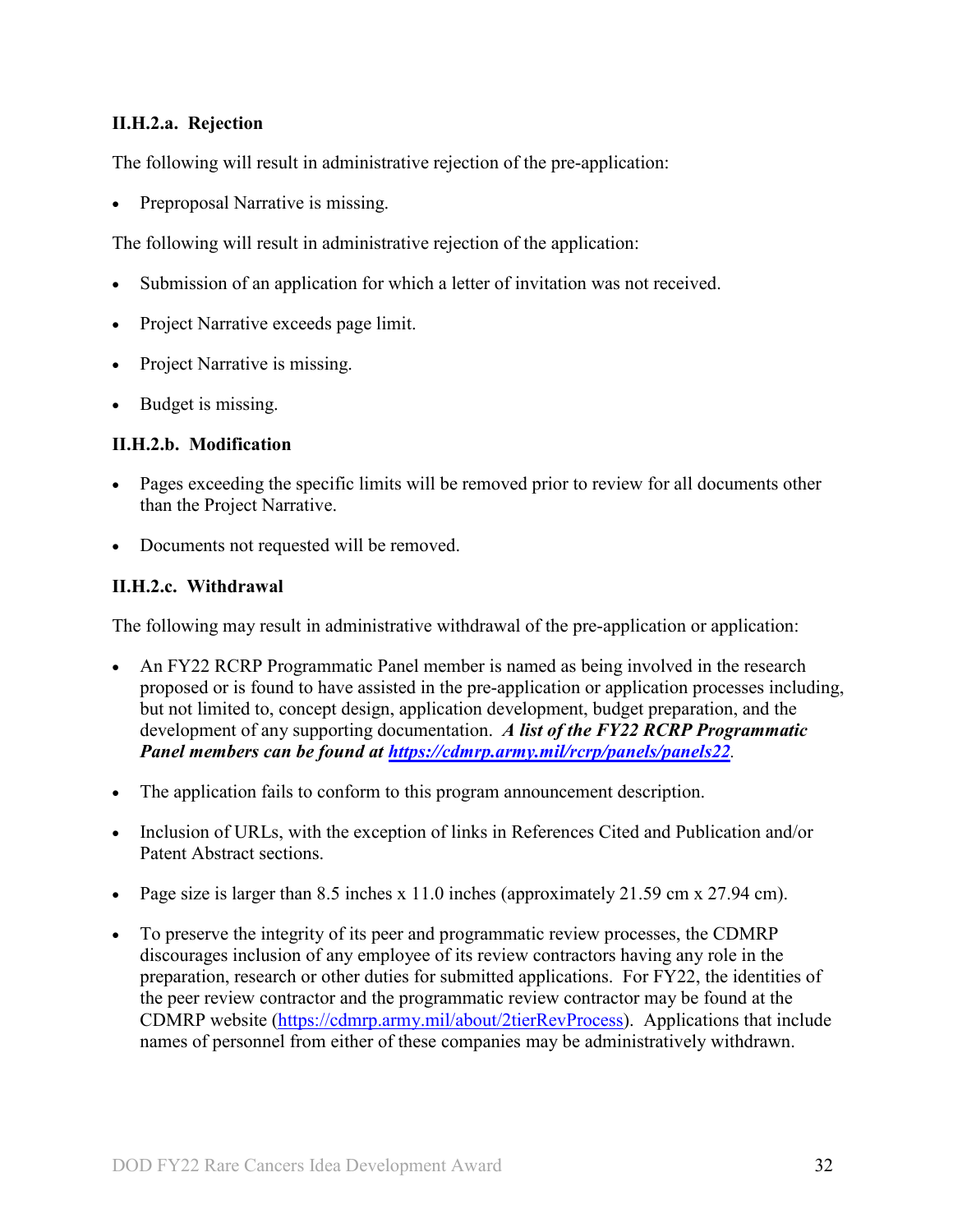- Personnel from applicant or collaborating organizations are found to have contacted persons involved in the review or approval process to gain protected evaluation information or to influence the evaluation process.
- Applications from extramural organizations, including non-DOD federal agencies, received through eBRAP may be withdrawn.
- Applications submitted by an intramural DOD organization may be withdrawn if the intramural organization cannot coordinate the use of contractual, assistance, or other appropriate agreements to provide funds to extramural collaborators.
- Submission of the same research project to different funding opportunities within the RCRP or other CDMRP programs in the same fiscal year.
- The invited application proposes a different research project than that described in the preapplication.
- The application does not address at least one of the FY22 RCRP Focus Areas in Section [II.A.1.](#page-2-2)
- The cancer or cancer subtype proposed in the application does not meet the FY22 RCRP [definition of rare cancers.](#page-2-3)
- A clinical trial is proposed.
- The PI does not meet the eligibility criteria.

### **II.H.2.d. Withhold**

Applications that appear to involve research misconduct will be administratively withheld from further consideration pending organizational investigation. The organization will be required to provide the findings of the investigation to the USAMRAA Grants Officer for a determination of the final disposition of the application.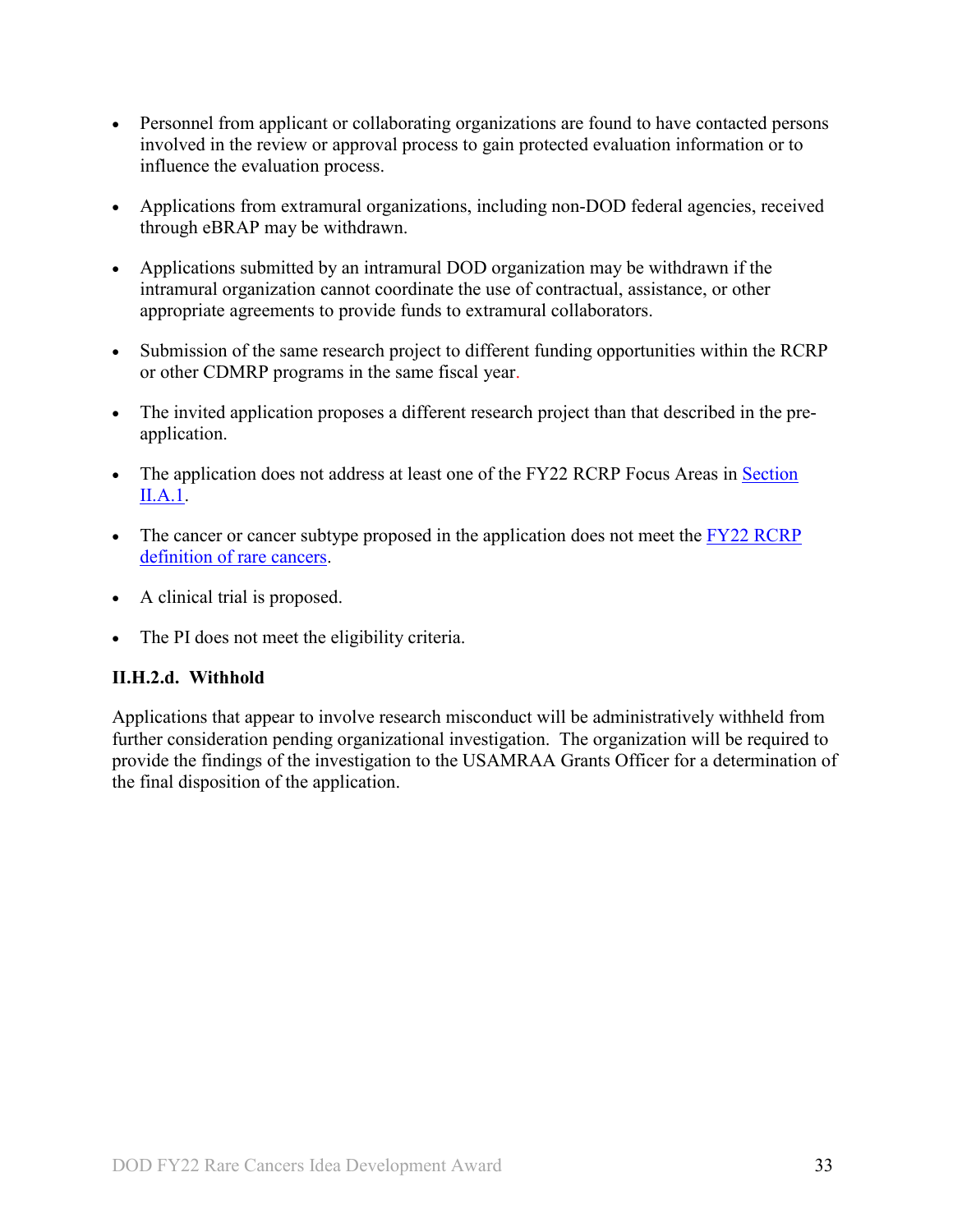# <span id="page-33-0"></span>**II.H.3. Application Submission Checklist**

| <b>Application Components</b>                                                                             | <b>Action</b>                                                                                                    | Completed |
|-----------------------------------------------------------------------------------------------------------|------------------------------------------------------------------------------------------------------------------|-----------|
| SF424 Research & Related<br><b>Application for Federal</b><br>Assistance (extramural<br>submissions only) | Complete form as instructed                                                                                      |           |
| Summary (Tab 1) and<br><b>Application Contacts (Tab 2)</b><br>(intramural submissions<br>only)            | Complete tabs as instructed                                                                                      |           |
|                                                                                                           | Project Narrative: Upload as Attachment 1<br>with file name "ProjectNarrative.pdf"                               |           |
|                                                                                                           | Supporting Documentation: Upload as<br>Attachment 2 with file name "Support.pdf"                                 |           |
|                                                                                                           | Technical Abstract: Upload as Attachment 3<br>with file name "TechAbs.pdf"                                       |           |
|                                                                                                           | Lay Abstract: Upload as Attachment 4 with<br>file name "LayAbs.pdf"                                              |           |
|                                                                                                           | Statement of Work: Upload as Attachment 5<br>with file name "SOW.pdf"                                            |           |
| Attachments                                                                                               | Impact Statement: Upload as Attachment 6 with<br>file name "Impact.pdf"                                          |           |
|                                                                                                           | Innovation Statement: Upload as Attachment 7<br>with file name "Innovation.pdf"                                  |           |
|                                                                                                           | Justification Statement: Upload as Attachment 8<br>with file name "Justification.pdf"                            |           |
|                                                                                                           | Representations (extramural submissions<br>only): Upload as Attachment 9 with file name<br>"RequiredReps.pdf"    |           |
|                                                                                                           | <b>Suggested Collaborating DOD Military</b><br>Facility Budget Format: Upload as<br>Attachment 10 with file name |           |
|                                                                                                           | "MFBudget.pdf" if applicable                                                                                     |           |
| Research & Related Personal<br>Data                                                                       | Complete form as instructed                                                                                      |           |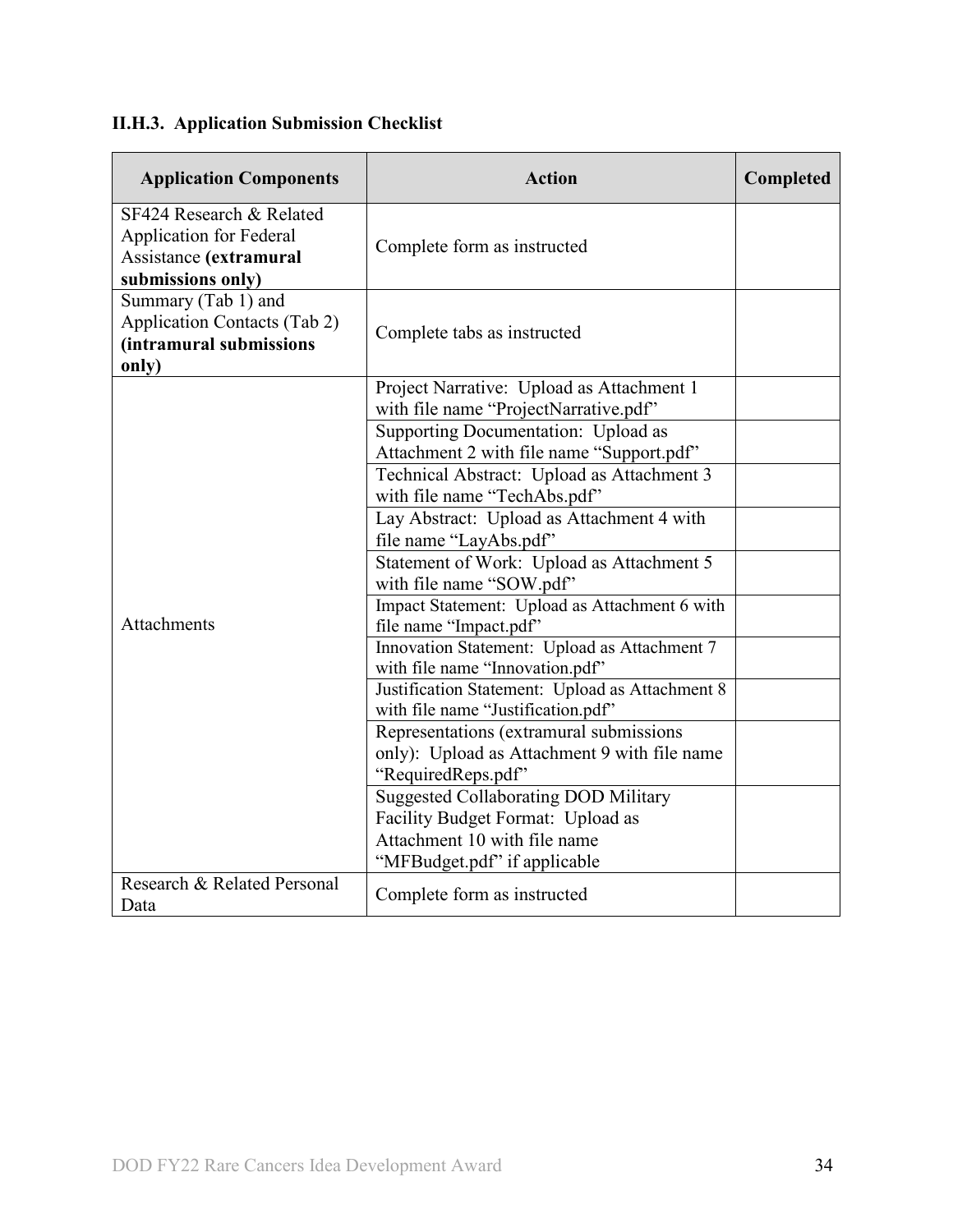| <b>Application Components</b>                                              | Action                                                                                                                  | <b>Completed</b> |
|----------------------------------------------------------------------------|-------------------------------------------------------------------------------------------------------------------------|------------------|
|                                                                            | Attach PI Biographical Sketch<br>(Biosketch LastName.pdf) to the appropriate<br>field                                   |                  |
| Research & Related                                                         | Attach PI Previous/Current/Pending Support<br>(Support LastName.pdf) to the appropriate<br>field                        |                  |
| Senior/Key Person Profile<br>(Expanded)                                    | <b>Attach Biographical Sketch</b><br>(Biosketch LastName.pdf) for each senior/key<br>person to the appropriate field    |                  |
|                                                                            | <b>Attach Previous/Current/Pending</b><br>(Support LastName.pdf) for each senior/key<br>person to the appropriate field |                  |
| Research & Related Budget<br>(extramural submissions<br>only)              | Complete as instructed. Attach Budget<br>Justification (BudgetJustification.pdf) to the<br>appropriate field            |                  |
| Budget (intramural<br>submissions only)                                    | Suggested DOD Military Budget Format,<br>including justification                                                        |                  |
| Project/Performance Site<br>Location(s) Form                               | Complete form as instructed                                                                                             |                  |
| Research & Related Subaward<br>Budget Attachment(s) Form, if<br>applicable | Complete form as instructed                                                                                             |                  |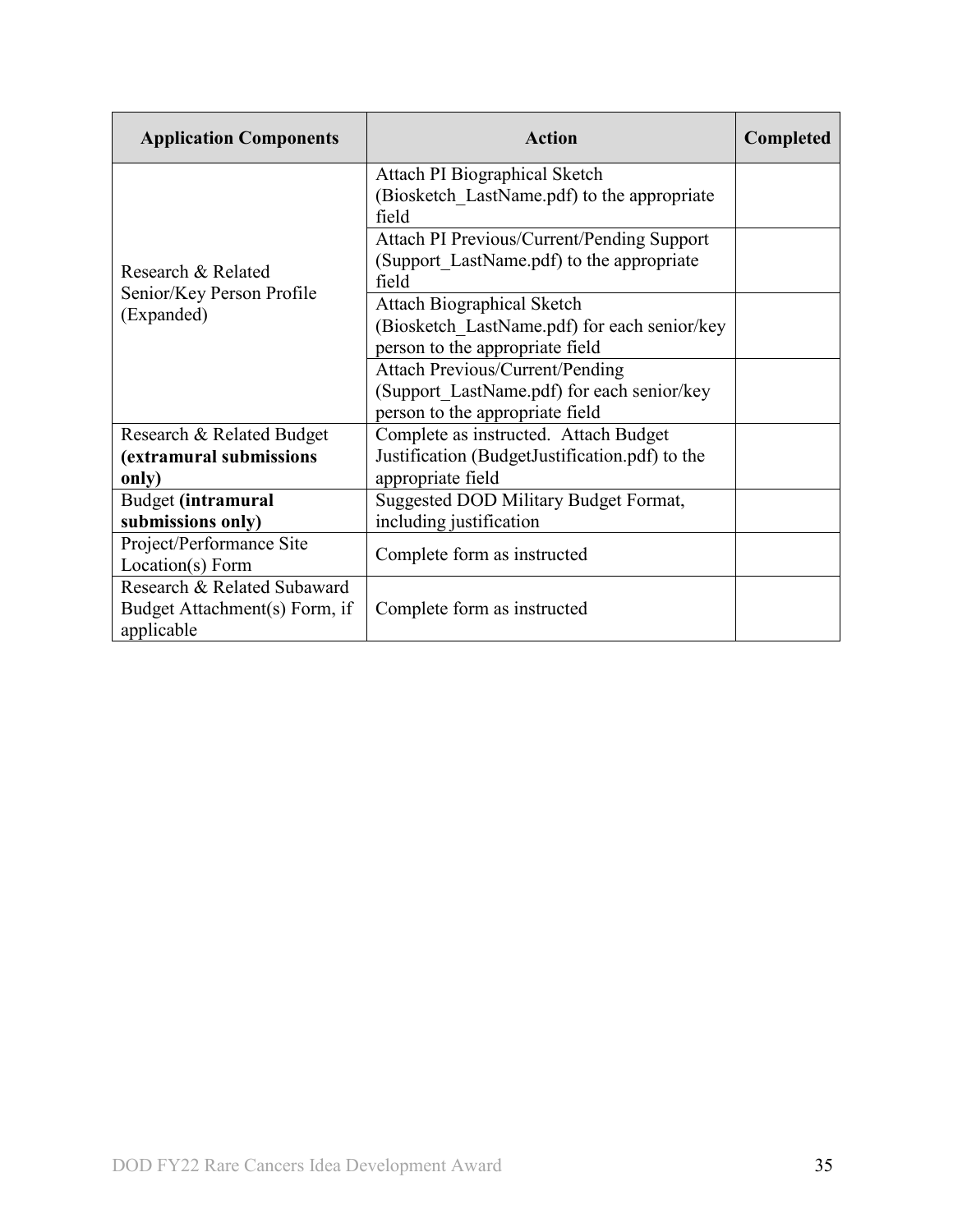# <span id="page-35-0"></span>**APPENDIX 1: ACRONYM LIST**

| ACOS/R&D       | Associate Chief of Staff for Research and Development        |
|----------------|--------------------------------------------------------------|
| <b>ACURO</b>   | Animal Care and Use Review Office                            |
| <b>ARRIVE</b>  | Animal Research: Reporting of In Vivo Experiments            |
| <b>CDMRP</b>   | <b>Congressionally Directed Medical Research Programs</b>    |
| <b>CFR</b>     | Code of Federal Regulations                                  |
| <b>DHP</b>     | Defense Health Program                                       |
| <b>DOD</b>     | Department of Defense                                        |
| <b>DoDGARs</b> | Department of Defense Grant and Agreement Regulations        |
| <b>DUNS</b>    | Data Universal Numbering System                              |
| eBRAP          | Electronic Biomedical Research Application Portal            |
| EC             | <b>Ethics Committee</b>                                      |
| ET             | <b>Eastern Time</b>                                          |
| FAD            | <b>Funding Authorization Document</b>                        |
| <b>FAPIIS</b>  | Federal Awardee Performance and Integrity Information System |
| <b>FDA</b>     | Food and Drug Administration                                 |
| <b>FY</b>      | <b>Fiscal Year</b>                                           |
| <b>HRPO</b>    | Human Research Protection Office                             |
| <b>IACUC</b>   | Institutional Animal Care and Use                            |
| <b>IRB</b>     | <b>Institutional Review Board</b>                            |
| M              | Million                                                      |
| MB             | Megabytes                                                    |
| <b>MIPR</b>    | Military Interdepartmental Purchase Request                  |
| ORCID          | Open Researcher and Contributor ID, Inc.                     |
| <b>ORP</b>     | <b>Office of Research Protections</b>                        |
| <b>PDF</b>     | <b>Portable Document Format</b>                              |
| <b>PHS</b>     | Public Health Service                                        |
| <b>PRCRP</b>   | Peer Reviewed Cancer Research Program                        |
| PI             | Principal Investigator                                       |
| <b>RCRP</b>    | Rare Cancers Research Program                                |
| <b>SAM</b>     | <b>System for Award Management</b>                           |
| <b>SOW</b>     | <b>Statement of Work</b>                                     |
| <b>STEM</b>    | Science, Technology, Engineering, and/or Mathematics         |
| <b>URL</b>     | <b>Uniform Resource Locator</b>                              |
| UEI            | Unique Entity Identifier                                     |
| <b>USAMRAA</b> | U.S. Army Medical Research Acquisition Activity              |